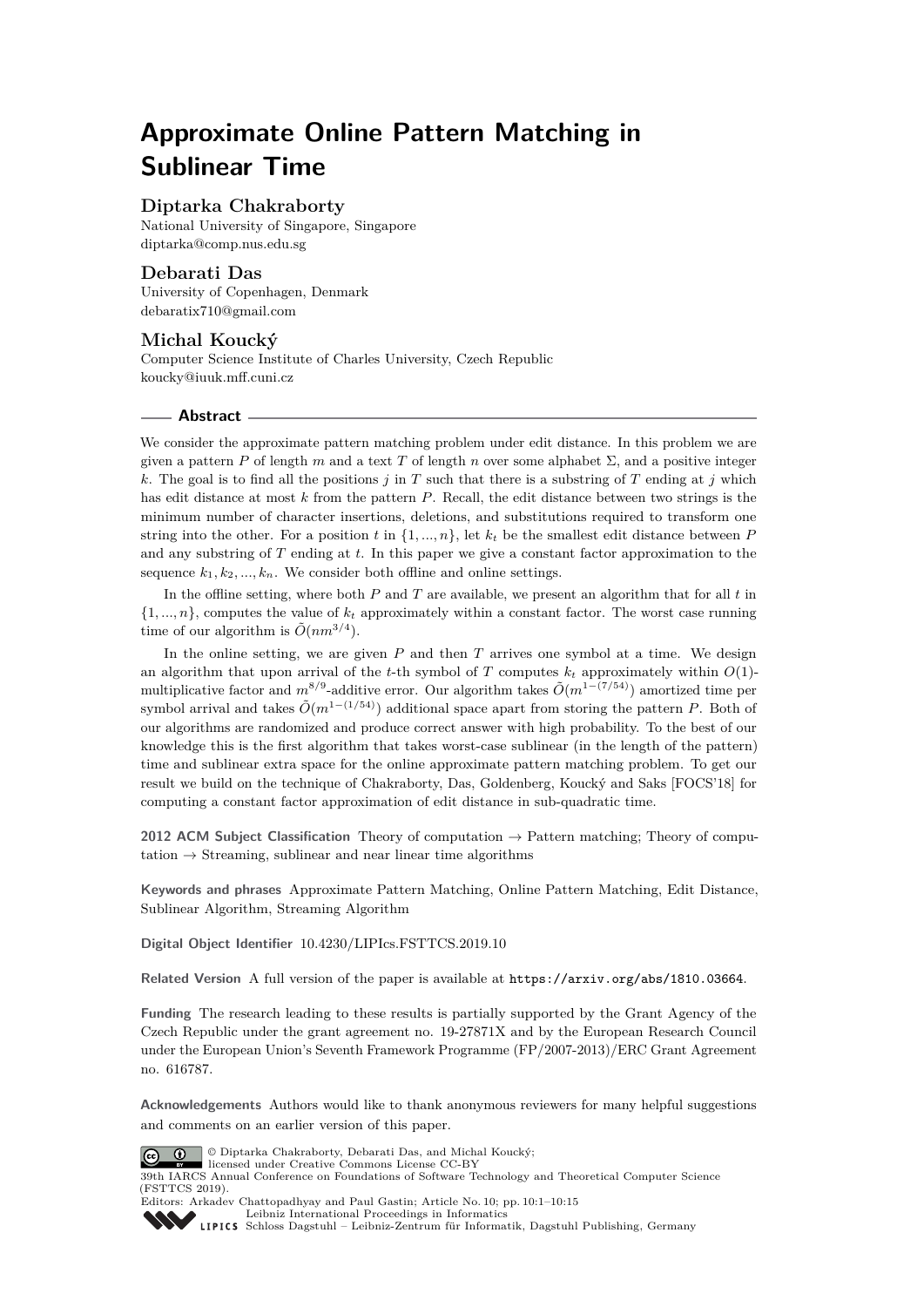#### **10:2 Approximate Online Pattern Matching in Sublinear Time**

# **1 Introduction**

Finding the occurrences of a pattern in a larger text is one of the fundamental problems in computer science. Due to its immense applications this problem has been studied extensively under several variations [\[25,](#page-14-1) [21,](#page-14-2) [5,](#page-13-0) [17,](#page-14-3) [23,](#page-14-4) [18,](#page-14-5) [24,](#page-14-6) [31,](#page-14-7) [26\]](#page-14-8). One of the most natural variations is where we are allowed to have a small number of errors while matching the pattern. This problem of pattern matching while allowing errors is known as *approximate pattern matching*. The kind of possible errors varies with the applications. Generally we capture the amount of errors by the metric defined over the set of strings. One common and widely used distance measure is the edit distance (aka *Levenshtein distance*) [\[28\]](#page-14-9). The edit distance between two strings  $T$  and  $P$  denoted by  $d_{\text{edit}}(T, P)$  is the minimum number of character insertions, deletions, and substitutions required to transform one string into the other. In this paper we focus on the approximate pattern matching problem under edit distance. This problem has various applications ranging from computational biology, signal transmission, web searching, text processing to many more.

Given a pattern *P* of length *m* and a text *T* of length *n* over some alphabet  $\Sigma$ , and an integer *k* we want to identify all the substrings of *T* at edit distance at most *k* from *P*. As the number of such substrings might be quadratic in  $n$  and one wants to obtain efficient algorithms, one focuses on finding the set of all right-end positions in *T* of those substrings at distance at most  $k$ . More specifically, for a position  $t$  in  $T$ , we let  $k_t$  be the smallest edit distance of a substring of *T* ending at *t*-th position in *T*. (We number positions in *T* and *P* from 1.) The goal is to compute the sequence  $k_1, k_2, \ldots, k_n$  for *P* and *T*. Using basic dynamic programming paradigm we can solve this problem in *O*(*nm*) time [\[33\]](#page-14-10). Later Masek and Paterson [\[29\]](#page-14-11) shaved a log *n* factor from the above running time bound. Despite of a long line of research, this running time remains the best till now. Recently, Backurs and Indyk  $[8]$  indicate that this  $O(nm)$  bound cannot be improved significantly unless the Strong Exponential Time Hypothesis (SETH) is false. Moreover Abboud et al. [\[3\]](#page-13-2) showed that even shaving an arbitrarily large polylog factor would imply that NEXP does not have non-uniform  $NC<sup>1</sup>$  circuits which is likely but hard to prove conclusion. More hardness results can be found in [\[2,](#page-13-3) [9,](#page-13-4) [1,](#page-13-5) [4\]](#page-13-6).

In this paper we focus on finding an approximation to the sequence  $k_1, k_2, \ldots, k_n$  for *P* and *T*. For reals  $c, a \geq 0$ , a sequence  $\tilde{k}_1, \ldots, \tilde{k}_n$  is  $(c, a)$ -approximation to  $k_1, \ldots, k_n$ , if for each  $t \in \{1, \ldots, n\}$ ,  $k_t \leq \tilde{k}_t \leq c \cdot k_t + a$ . Hence, *c* is the multiplicative error and *a* is the additive error of the approximation. An algorithm computes  $(c, a)$ -approximation to approximate pattern matching if it outputs a (*c, a*)-approximation of the true sequence  $k_1, k_1, \ldots, k_n$  for *P* and *T*. We refer to  $(c, 0)$ -approximation simply as *c*-approximation. Our main theorem is the following.

<span id="page-1-0"></span>**Find 1.** There is a constant  $c \geq 1$  and there is a randomized algorithm that computes *a c*-approximation to approximate pattern matching in time  $\tilde{O}(n \cdot m^{3/4})$  with probability at *least*  $(1 - 1/n^3)$ *.* 

<span id="page-1-1"></span>In the recent past researchers also studied the approximate pattern matching problem in the online setting. The online version of this pattern matching problem mostly arises in real life applications that require matching pattern in a massive data set, like in telecommunications, monitoring Internet traffic, building firewall to block viruses and malware connections and many more. The online approximate pattern matching is as follows: we are given a pattern *P* first, and then the text *T* is coming symbol by symbol. Upon receipt of the *t*-th symbol we should output the corresponding  $k_t$ . The online algorithm runs in *amortized time*  $O(\ell)$  if it runs in total time  $O(n \cdot \ell)$ . We also say that the online algorithm uses *extra space*  $O(s)$  if in addition to storing the pattern  $P$  it uses at most  $O(s)$  cells of memory at any time.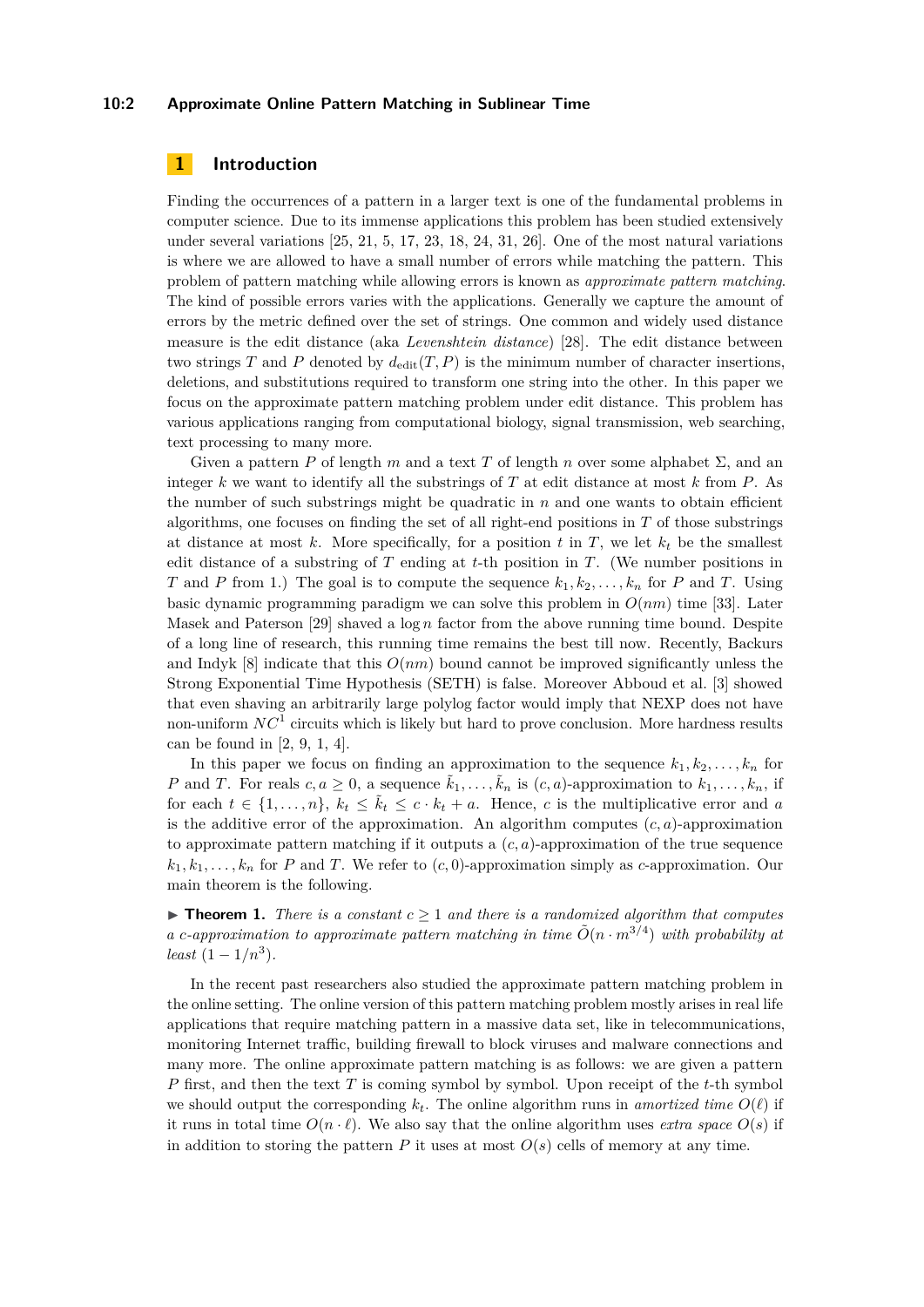#### **D. Chakraborty, D. Das, and M. Koucký 10:3** 10:3

**Findmen 2.** There is a constant  $c \geq 1$  and there is a randomized online algorithm *that computes* (*c, m*<sup>8</sup>*/*<sup>9</sup> )*-approximation to approximate pattern matching in amortized time*  $\tilde{O}(m^{1-(7/54)})$  *and extra space*  $\tilde{O}(m^{1-(1/54)})$  *with probability at least*  $1-1/poly(m)$ *.* 

To the best of our knowledge this is the first online approximation algorithm that takes sublinear (in the length of the pattern) running time and sublinear extra space for the approximate pattern matching problem. Designing algorithm that uses small extra space is quite natural from the practical point of view and has been considered for many problems including pattern matching, e.g. [\[32,](#page-14-12) [22\]](#page-14-13).

To prove our result we use the technique developed by Chakraborty, Das, Goldenberg, Koucký and Saks in [\[10,](#page-13-7) [11\]](#page-13-8), where they provide a sub-quadratic time constant factor approximation algorithm for the edit distance problem. In particular, in [\[11\]](#page-13-8) authors describe a constant factor approximation algorithm that given two strings of length *n* runs in time  $\tilde{O}(n^{12/7})$ . Now suppose we only have a black-box access to that approximation algorithm for computing the edit distance. Then we claim that we get  $O(1)$ -approximation to the offline approximate pattern matching problem in time  $\tilde{O}(nm^{6/7})$ . Let us first set a parameter  $k = m^{6/7}$ . Now in the first phase we run  $O(nk)$  time algorithm by Landau and Vishkin [\[27\]](#page-14-14) and get all the values of  $k_t$  which are at most  $k$ . In the next phase we divide the text  $T$  into overlapping substrings of length *m* with overlap of  $m - k$ . In other words for every *t* that are multiple of *k* consider the substring  $T_{t-m+1,t}$  (that starts at  $(t-m+1)$ -th symbol and ends at *t*-th symbol). For all the positions *t* that are multiple of *k* and  $k_t > k$  (as identified by the first phase) we use the edit distance algorithm of  $[11]$  to get  $O(1)$ -approximation of  $d_{\text{edit}}(T_{t-m+1,t}, P)$  and output that value as  $k_t$ . Since  $k_t \leq d_{\text{edit}}(T_{t-m+1,t}, P) \leq 2k_t$ , the output  $\tilde{k}_t$  is an  $O(1)$ -approximation of  $k_t$ . For all the remaining values of t (that are not multiples of *k*, and  $k_t > k$ ) we output  $\tilde{k}_{t'} + (t - t')$  where  $t' = \lfloor \frac{t}{k} \rfloor \cdot k$ , as an estimate of  $k_t$ . Since  $k_{t'} - (t - t') \leq k_t \leq k_{t'} + (t - t')$ , for all *t* such that  $k_t > k$  we get  $O(1)$ -approximation of  $k_t$ . Note, the above described process takes  $\tilde{O}(nm^{6/7})$  time and thus breaks  $O(nm)$  barrier for the offline approximate pattern matching problem for constant factor approximation. However our claimed running time in Theorem [1](#page-1-0) is better than that of this black-box algorithm.

In this paper we first design an offline algorithm by building upon the technique used in [\[11\]](#page-13-8). To do this we exploit the similarity between the "dynamic programming graphs" (see Section [2\)](#page-3-0) for approximate pattern matching problem and the edit distance problem. To get  $\tilde{O}(nm^{3/4})$  time algorithm for the offline approximate pattern matching problem still requires careful modifications to the edit distance algorithm. However the scenario becomes much more involved if one wants to design an online algorithm using only a small amount of extra space. The approximation algorithm for edit distance in [\[11\]](#page-13-8) works in two phases: first a covering algorithm is used to discover a suitable set of shortcuts in the pattern matching graph, and then a min-cost path algorithm on a grid graph with the shortcuts yields the desired result. In the online setting we carefully interleave all of the above phases. However that by itself is not sufficient since the first phase, i.e., the covering algorithm used in [\[11\]](#page-13-8) essentially relies on the fact that both of the strings are available at any point of time. We modify the covering technique so that it can also be implemented in the situation when we cannot see the full text. We show that if we store the pattern *P* then we need only  $O(m^{1-\gamma})$ extra space (for some small constant  $\gamma > 0$ ) to perform the sampling. Furthermore, the min-cost path algorithm in [\[11\]](#page-13-8) takes  $O(m)$  space. We modify that algorithm too in a way so that it also works using only  $O(m^{1-\gamma})$  space (for some small constant  $\gamma > 0$ ). We describe our algorithm in more details in Section [5.](#page-10-0)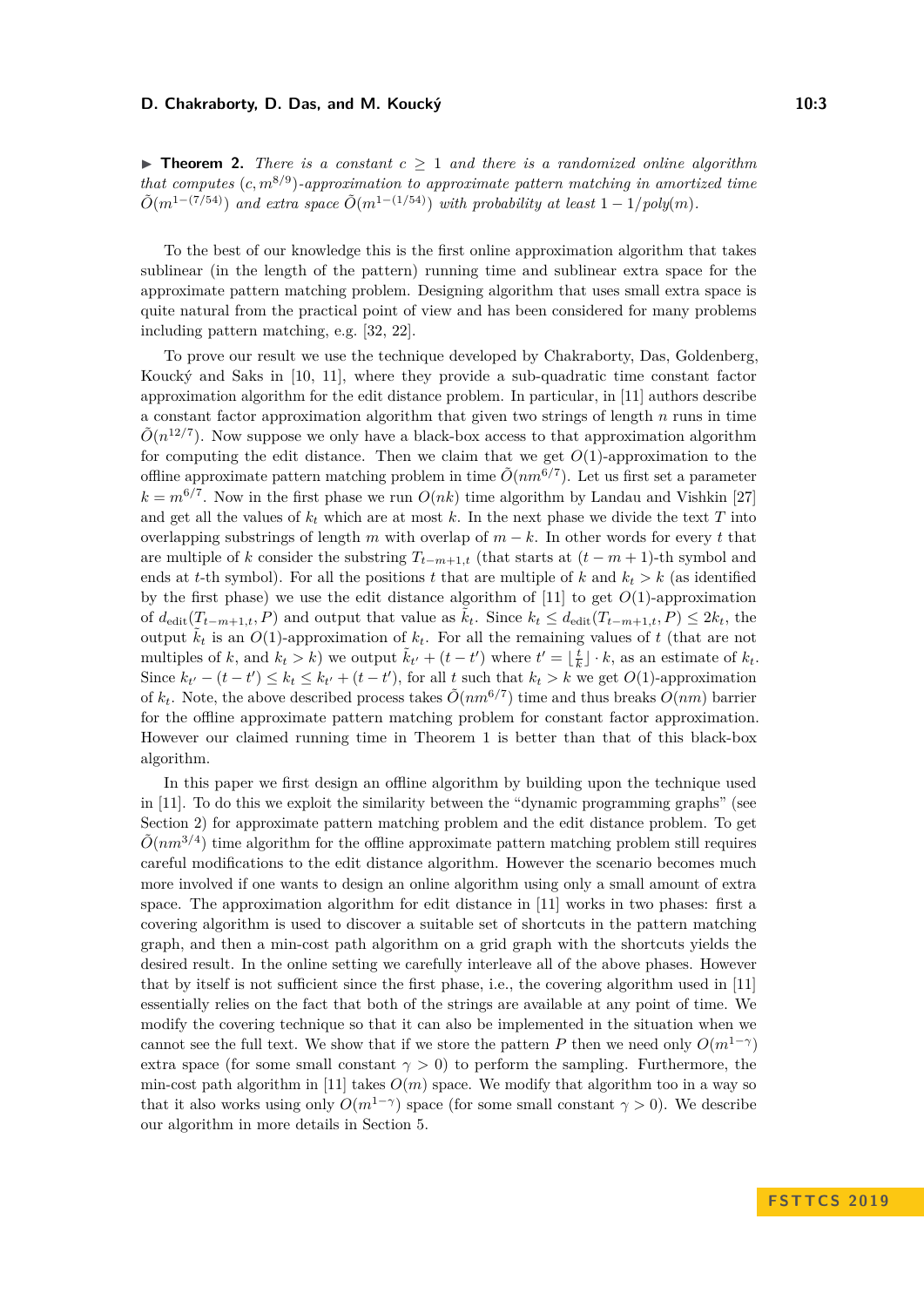#### **10:4 Approximate Online Pattern Matching in Sublinear Time**

# **1.1 Related work**

The approximate pattern matching problem is one of the most extensively studied problems in modern computer science due to its direct applicability to data driven applications. In contrast to the exact pattern matching here a text location has a match if the distance between the pattern and the text is within some tolerated limit. In our work we study the approximate pattern matching under edit distance metric. The very first *O*(*nm*)-time algorithm was given by Sellers [\[33\]](#page-14-10) in 1980. Masek and Paterson [\[29\]](#page-14-11) proposed an *O*(*nm/* log *n*)-time *O*(*n*)-space algorithm using Four Russians [\[7\]](#page-13-9) technique. Later [\[30,](#page-14-15) [27,](#page-14-14) [20\]](#page-14-16) gave *O*(*nk*)-time algorithms where *k* is the upper limit of allowed edit operations. All of these algorithms use either  $O(m^2)$  or  $O(n)$  space. However [\[19,](#page-14-17) [36\]](#page-14-18) note that achieving  $O(m)$  space is also possible while maintaining the running time. A faster (for small values of *k*) algorithm was given by Cole and Hariharan [\[16\]](#page-14-19), which has running time  $O(n(1 + k^4/m))$ . We refer the interested readers to a beautiful survey by Navarro [\[31\]](#page-14-7) for a comprehensive treatment on this topic. We have already seen in the previous section that any *c*-approximation algorithm for the edit distance problem can be transformed into an  $O(c)$ -approximation algorithm for the approximate pattern matching problem. We get  $(\log m)^{O(1/\epsilon)}$ -approximation to the approximate pattern matching problem in time  $O(nm^{\frac{1}{2}+\epsilon})$  (for every  $\epsilon > 0$ ) from the edit distance algorithm of Andoni *et al.* [\[6\]](#page-13-10). To achieve the same running time while having only constant factor approximation is an important open problem.

All the above mentioned algorithms assume that the entire text is available from the very beginning of the process. However in the online version, the pattern is given at the beginning and the text arrives in a stream, one symbol at a time. Clifford *et al.* [\[12\]](#page-13-11) gave a "black-box algorithm" for online approximate matching where the supported distance metrics are Hamming distance, matching with wildcards, *L*<sup>1</sup> and *L*<sup>2</sup> norm. Their algorithm has running time  $O(\sum_{j=1}^{\log_2 m} T(n, 2^{j-1})/n)$  per symbol arrival, where  $T(n, m)$  is the running time of the best offline algorithm. This result was extended in [\[14\]](#page-13-12) by introducing an algorithm solving online approximate pattern matching under edit distance metric in time  $O(k \log m)$  per symbol arrival. This algorithm uses  $O(m)$ -space. In [\[15\]](#page-14-20) the running time was further improved to  $O(k)$  per symbol. However none of these algorithms for edit distance metric is black-box and they highly depend on the specific structure of the corresponding offline algorithm. Recently, Starikovskaya [\[34\]](#page-14-21) gave a randomized algorithm which has a worst case time complexity of  $O((k^2\sqrt{m} + k^{13})\log^4 m)$  and uses space  $O(k^8\sqrt{m}\log^6 m)$ . Although her algorithm takes both sublinear time and sublinear space for small values of *k*, heavy dependency on *k* in the complexity terms makes it much worse than the previously known algorithms in the high regime of *k*. On the lower bound side, Clifford, Jalsenius and Sach [\[13\]](#page-13-13) showed in the *cell-probe model* that expected amortized running time of any randomized algorithm solving online approximate pattern matching problem must be  $\Omega(\sqrt{\log m}/(\log\log m)^{3/2})$  per output.

# <span id="page-3-0"></span>**2 Preliminaries**

We recall some basic definitions of [\[11\]](#page-13-8). Consider the text *T* of length *n* to be aligned along the horizontal axis and the pattern *P* of length *m* to be aligned along the vertical axis. For  $i \in \{1, \ldots, n\}$ ,  $T_i$  denotes the *i*-th symbol of *T* and for  $j \in \{1, \ldots, m\}$ ,  $P_j$  denotes the *j*-th symbol of *P*.  $T_{s,t}$  is the substring of *T* starting by the *s*-th symbol and ending by the *t*-th symbol of *T*. For any interval  $I \subseteq \{0, \ldots, n\}$ ,  $T_I$  denotes the substring of *T* indexed by  $I \setminus \{\min(I)\}\$ and for  $J \subseteq \{0, \ldots, m\}$ ,  $P_J$  denotes the substring of *P* indexed by  $J \setminus \{\min(J)\}\$ .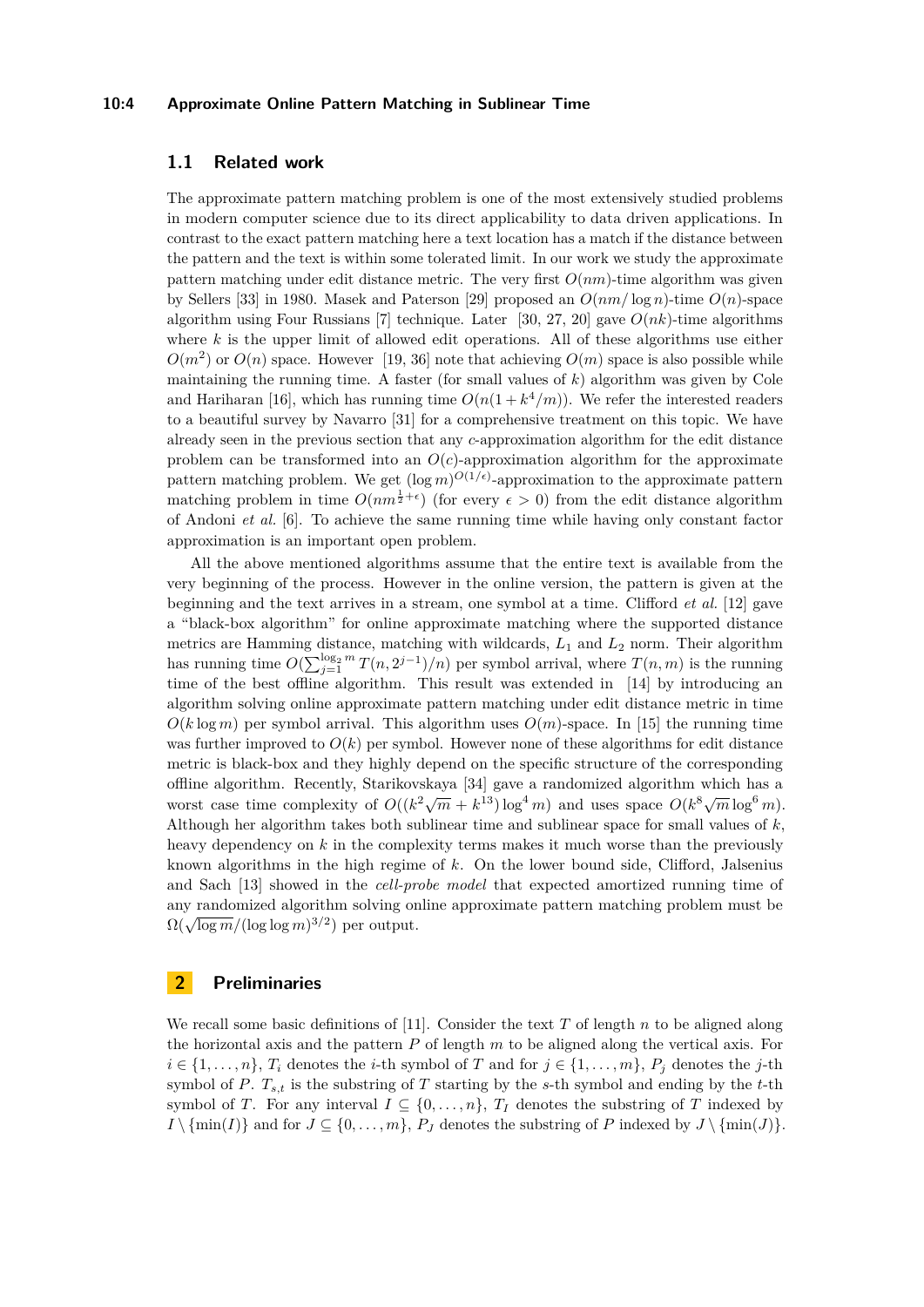#### **D. Chakraborty, D. Das, and M. Koucký 10:5** 10:5

#### **Edit distance and pattern matching graphs**

For a text *T* of length *n* and a pattern *P* of length *m*, the *edit distance graph*  $G_{T,P}$  is a directed weighted graph called a grid graph with vertex set  $\{0, \dots, n\} \times \{0, \dots, m\}$  and following three types of edges:  $(i-1, j) \rightarrow (i, j)$  (H-steps),  $(i, j-1) \rightarrow (i, j)$  (V-steps) and  $(i-1, j-1) \rightarrow (i, j)$  (D-steps). Each H-step or V-step has cost 1 and each D-step costs 0 if  $T_i = P_j$  and 1 otherwise. The *pattern matching graph*  $\tilde{G}_{T,P}$  is the same as the edit distance graph  $G_{T,P}$  except for the cost of horizontal edges  $(i,0) \rightarrow (i+1,0)$  which is zero.

For intervals  $I \subseteq \{0, \ldots, n\}$  and  $J \subseteq \{0, \ldots, m\}$ ,  $G_{T,P}(I \times J)$  is the subgraph of  $G_{T,P}$ induced on  $I \times J$ . Clearly,  $G_{T,P}(I \times J) \cong G_{T_I,P_J}$ . We define the cost of a path  $\tau$  in  $G_{T_I,P_J}$ , denoted by  $\text{cost}_{G_{T_I, P_J}}(\tau)$ , as the sum of the costs of its edges. We also define the cost of a graph  $G_{T_I, P_J}$ , denoted by  $\text{cost}(G_{T_I, P_J})$ , as the cost of the cheapest path from  $(\min I, \min J)$ to  $(\max I, \max J)$ .

The following is well known in the literature (e.g. see [\[33\]](#page-14-10)).

 $\triangleright$  **Proposition 3.** *Consider a pattern P of length m and a text T of length n, and let*  $G = \tilde{G}_{T,P}$ *. For any*  $t \in \{1, ..., n\}$ *, let*  $I = \{0, \dots, t\}$ *, and*  $J = \{0, \dots, m\}$ *. Then*  $k_t =$  $cost(G(I \times J)) = \min_{i \leq t} d_{edit}(T_{i,t}, P).$ 

A similar proposition is also true for the edit distance graph.

 $\triangleright$  **Proposition 4.** *Consider a pattern P of length m and a text T of length n*, *and let*  $G = G_{T,P}$ . For any  $i_1 \leq i_2 \in \{1, \dots, n\}$ ,  $j_1 \leq j_2 \in \{1, \dots, m\}$  let  $I = \{i_1 - 1, \dots, i_2\}$  and  $J = \{j_1 - 1, \dots, j_2\}$ *. Then cost*( $G(I \times J)$ ) =  $d_{edit}(T_{i_1, i_2}, P_{j_1, j_2})$ *.* 

Let *G* be a grid graph on  $I \times J$  and  $\tau = (i_1, j_1), \ldots, (i_l, j_l)$  be a path in *G*. *Horizontal projection* of a path  $\tau$  is the set  $\{i_1, \ldots, i_l\}$ . Let *I*' be an interval contained in the horizontal projection of  $\tau$ , then  $\tau_{I'}$  denotes the (unique) minimal subpath of  $\tau$  with horizontal projection *I*<sup> $\prime$ </sup>. Let *G*<sup> $\prime$ </sup> = *G*(*I*<sup> $\prime$ </sup> × *J*<sup> $\prime$ </sup>) be a subgraph of *G*. For  $\delta \geq 0$  we say that  $I' \times J'$  (1 −  $\delta$ )*-covers* the path  $\tau$  if the initial and the final vertex of  $\tau_{I'}$  are at a vertical distance of at most  $\delta(|I'|-1)$ from  $(\min(I'), \min(J'))$  and  $(\max(I'), \max(J'))$ , resp...

A *certified box* of *G* is a pair  $(I' \times J', \ell)$  where  $I' \subseteq I, J' \subseteq J$  are intervals, and  $\ell \in \mathbb{N} \cup \{0\}$ such that  $cost(G(I' \times J')) \leq \ell$ . At high level, our goal is to approximate each path  $\tau$  in *G* by a path via the corner vertices of certified boxes. For that we want that a substantial portion of the path  $\tau$  goes via those boxes and that the sum of the costs of the certified boxes is not much larger than the actual cost of the path. The next definition makes our requirements precise. Let  $\sigma = \{(I_1 \times J_1, \ell_1), (I_2 \times J_2, \ell_2), \ldots, (I_s \times J_s, \ell_s)\}\)$  be a sequence of certified boxes in *G*. Let  $\tau$  be a path in  $G(I \times J)$  with horizontal projection *I*. For any  $k, \zeta \geq 0$ , we say that  $\sigma(k,\zeta)$ -*approximates*  $\tau$  if the following three conditions hold:

**1.**  $I_1, \ldots, I_s$  is a decomposition of *I*, i.e.,  $I = \bigcup_{i \in [s]} I_i$ , and for all  $i \in [s-1]$ ,  $\min(I_{i+1}) =$  $max(I_i)$ .

- **2.** For each  $i \in [s], I_i \times J_i (1 \ell_i/(|I_i| 1))$ -covers  $\tau$ .
- **3.**  $\sum_{i \in [s]} \ell_i \leq k \cdot \text{cost}(\tau) + \zeta$ .

# **3 Offline approximate pattern matching**

#### **3.1 Technical Overview**

To prove Theorem [1](#page-1-0) we design an algorithm as follows. For  $k = 2^j$ ,  $j = 0, \ldots, \log m^{3/4}$ , we run the standard  $O(nk)$  algorithm by Landau and Vishkin [\[27\]](#page-14-14) to identify all t such that  $k_t \leq k$ . To identify positions with  $k_t \leq k$  for  $k > m^{3/4}$  where *k* is a power of two we will use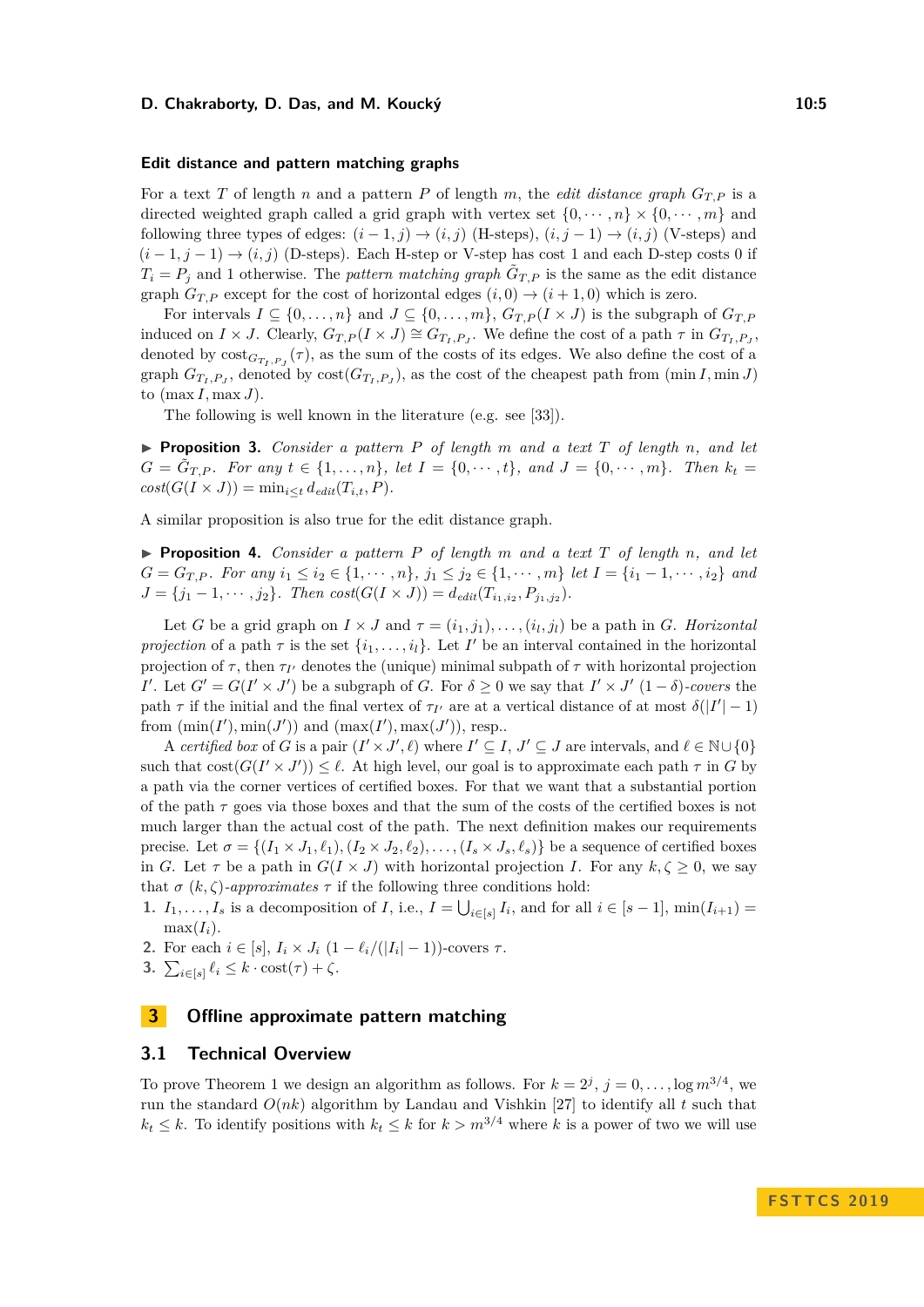#### **10:6 Approximate Online Pattern Matching in Sublinear Time**

the technique of [\[11\]](#page-13-8) to compute  $(O(1), O(m^{3/4}))$ -approximation of  $k_1, \ldots, k_n$ . The obtained information can be combined in a straightforward manner to get a single  $O(1)$ -approximation to  $k_1, \ldots, k_n$ : For each *t*, if for some  $2^j \leq m^{3/4}$ ,  $k_t$  is at most  $2^j$  (as determined by the former algorithm) then output the exact value of  $k_t$  using the algorithm of [\[27\]](#page-14-14), otherwise output the approximation of  $k_t$  found by the latter algorithm. This way, for  $k_t \leq m^{3/4}$  we will get the exact value, and for  $k > m^{3/4}$  we will get an  $O(1)$ -approximation. We will now elaborate on the latter algorithm based on [\[11\]](#page-13-8). The edit distance algorithm of [\[11\]](#page-13-8) has two phases which we will also use. The first phase (*covering phase*) identifies a set of *certified boxes*, subgraphs of the pattern matching graph with good upper bounds on their cost. These certified boxes should cover the min-cost paths of interest. Then the next phase runs a min-cost path algorithm on these boxes to obtain the output sequence. We will show that both of these phases take  $\tilde{O}(nm^{3/4})$  time and so the overall running time will be  $\tilde{O}(nm^{3/4})$ .

We next describe the two phases of the algorithm. The algorithm will use the following parameters:  $w_1 = m^{1/4}$ ,  $w_2 = m^{1/2}$ ,  $d = m^{1/4}$ ,  $\theta = m^{-1/4}$ . The meaning of the parameters is essentially the same as in [\[11\]](#page-13-8) though their setting is different. Let  $c_0, c_1 \geq 0$  be the large enough constants from [\[11\]](#page-13-8). For simplicity we will assume without loss of generality that *w*<sub>1</sub> and *w*<sub>2</sub> are powers of two (by rounding them down to the nearest powers of two),  $\theta$  is a reciprocal of a power of two (by decreasing  $\theta$  by at most a factor of two),  $w_2|m$  (by chopping off a small suffix from *P* which will affect the approximation by a negligible additive error as  $m^{3/4} \gg w_2$ ), and  $m|n$  (if not we can run the algorithm twice: on the largest prefix of *T* of length divisible by *m* and then on the largest suffix of *T* of length divisible by *m*). The algorithm will not explicitly compute  $k_t$  for all t but only for t where t is a multiple of  $w_2$ , and then it will use the same value for each block of  $w_2$  consecutive  $k_t$ 's. Again, this will affect the approximation by a negligible additive error.

## <span id="page-5-0"></span>**3.2 Covering phase**

We describe the first phase of the algorithm now. First, we partition the text  $T$  into substrings  $T_1^0, \ldots, T_{n_0}^0$  of length *m*, where  $n_0 = n/m$ . Then we process each of the parts independently. Let *T*<sup> $\prime$ </sup> be one of the parts. We partition *T*<sup> $\prime$ </sup> into substrings  $T_1^1, T_2^1, \ldots, T_{n_1}^1$  of length  $w_1$ , and we also partition  $T'$  into substrings  $T_1^2, T_2^2, \ldots, T_{n_2}^2$  of length  $w_2$ , where  $n_1 = m/w_1$  and  $n_2 = m/w_2$ . For a substring *u* of *v* starting by *i*-th symbol of *v* and ending by *j*-th symbol of *v*, we let  $\{i-1, i, i+1, \ldots, j\}$  be its *span*. Moreover for  $\delta \in (0,1)$  we call *u* to be  $(\delta)$ -aligned if both  $i - 1$  and  $j - 1$  are divisible by  $\delta(j - i)$ . The covering algorithm proceeds in phases  $j = 0, \ldots$ ,  $\lceil \log 1/\theta \rceil$  associated with  $\epsilon_j = 2^{-j}$ . Similar to the edit distance algorithm, here also each phase has two parts, namely the *dense substrings* and the *extension sampling*. Then the covering algorithm proceeds as follows:

#### **Dense substrings**

In this part the algorithm aims to identify for each  $\epsilon_j$ , a set of substrings  $T_i^1$  that are similar (i.e., up to "small" edit distance) to more than *d* ( $\epsilon_j/8$ )-aligned,  $w_1$  length substrings of *P*. We identify each  $T_i^1$  by testing a random sample of relevant substrings of  $P$ . If we determine with high confidence that there are at least  $\Omega(d)$  substrings of *P* similar to  $T_i^1$ , we add  $T_i^1$ into a set  $D_j$  of such strings, and we also identify all  $T_{i'}^1$  that are similar to  $T_i^1$ . By triangle inequality we would also expect them to be similar to many relevant substrings of *P*. So we add these  $T_{i'}^1$  to  $D_j$  as well as we will not need to process them anymore. We output the set of certified boxes of edit distance  $O(\epsilon_i w_1)$  found this way. More formally: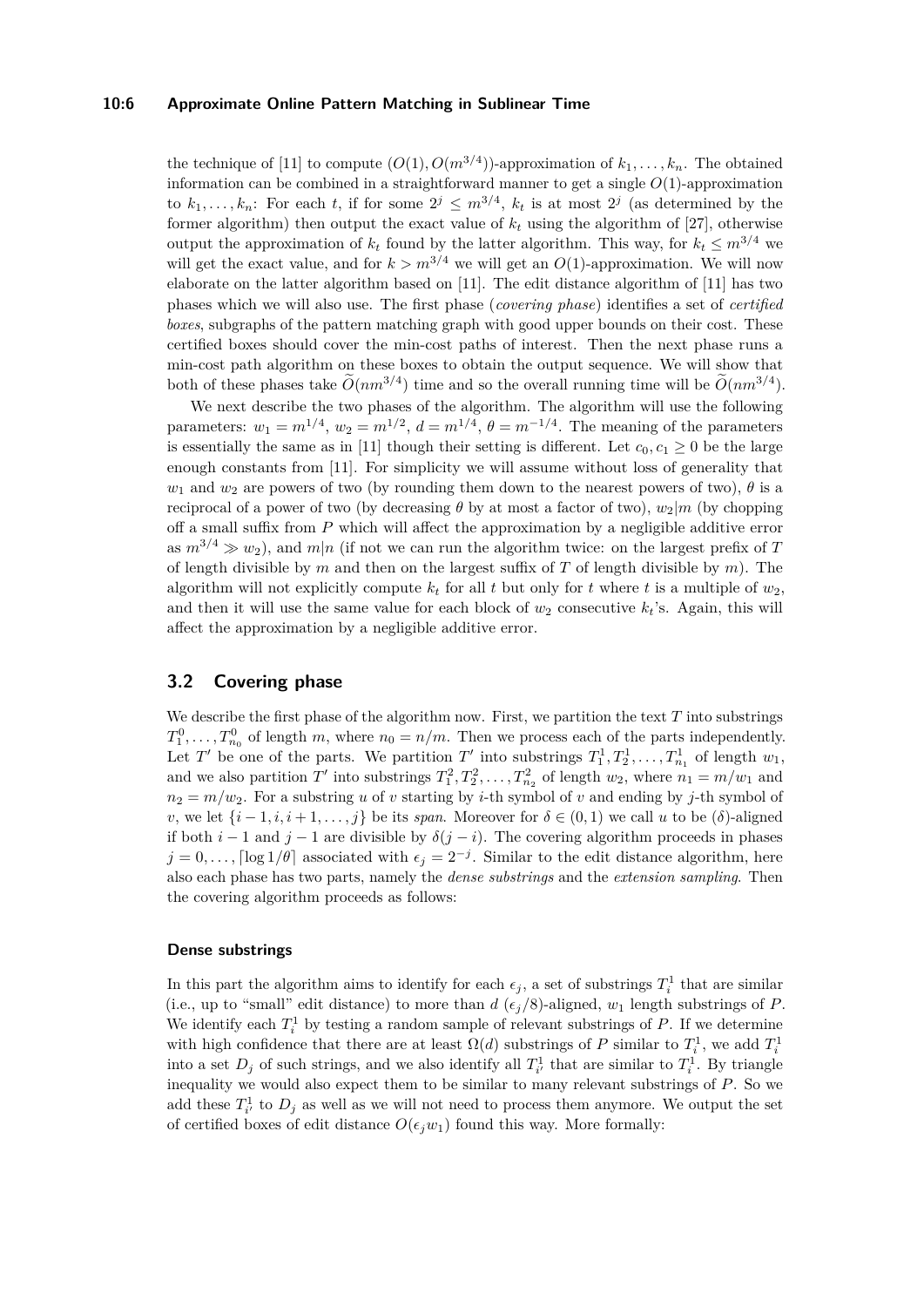#### **D. Chakraborty, D. Das, and M. Koucký 10:7** 10:7

For  $j = \lceil \log 1/\theta \rceil, \ldots, 0$ , the algorithm maintains sets  $D_j$  of substrings  $T_i^1$ . These sets are initially empty.

**Step 1.** For each  $i = 1, ..., n_1$  and  $j = \lceil \log 1/\theta \rceil, ..., 0$ , if  $T_i^1$  is in  $D_j$  then we continue with the next *i* and *j*. Otherwise we process it as follows.

**Step 2.** Set  $\epsilon_j = 2^{-j}$ . Independently at random, sample  $8c_0 \cdot m \cdot (\epsilon_j w_1 d)^{-1} \cdot \log n$  many  $(\epsilon_i/8)$ -aligned substrings of *P* of length  $w_1$ . For each sampled substring *u* check if its edit distance from  $T_i^1$  is at most  $\epsilon_j w_1$ . If less than  $\frac{1}{2} \cdot c_0 \cdot \log n$  of the samples have their edit distance from  $T_i^1$  below  $\epsilon_j w_1$  then we are done with processing this *i* and *j* and we continue with the next pair.

**Step 3.** Otherwise we identify all substrings  $T_i^1$  that are not in  $D_j$  and are at edit distance at most  $2\epsilon_j w_1$  from  $T_i^1$ , and we let *X* to be the set of their spans relative to the whole *T*.

**Step 4.** Then we identify all  $(\epsilon_i/8)$ -aligned substrings of *P* of length  $w_1$  that are at edit distance at most  $3\epsilon_j w_1$  from  $T_i^1$ , and we let Y to be the set of their spans. (We also allow some  $(\epsilon_i/8)$ -aligned substrings of *P* of edit distance at most  $6\epsilon_i w_1$  to be included in the set *Y* as some might be misidentified to have the smaller edit distance from  $T_i^1$  by our procedure that searches for them, see further.)

**Step 5.** For each pair of spans  $(I, J)$  from  $X \times Y$  we output corresponding certified box  $(I \times J, 8\epsilon_i w_1)$ . We add substrings corresponding to X into  $D_i$  and continue with the next pair *i* and *j*.

Once we process all pairs of *i* and *j*, we proceed to the next phase: *extension sampling*.

#### **Extension sampling**

In this part for every  $\epsilon_j = 2^{-j}$  and every substring  $T_i^2$ , which does not have all its substrings  $T^1_\ell$  contained in  $D_j$  we randomly sample a set of such  $T^1_\ell$ 's. For each sampled  $T^1_\ell$  we determine all relevant substrings of *P* at edit distance at most  $\epsilon_j w_1$  from  $T^1_{\ell}$ . There should be  $O(d)$ -many such substrings of *P*. We extend each such substring into a substring of size  $|T_i^2|$  within *P* and we check the edit distance of the extended string from  $T_i^2$ . For each extended substring of edit distance at most  $3\epsilon_j w_2$  we output a set of certified boxes.

Here we define the appropriate extension of substrings. Let *u* be a substring of *T* of length less than  $|P|$ , and let *v* be a substring of *u* starting by the *i*-th symbol of *u*. Let *v*<sup>'</sup> be a substring of *P* of the same length as *v* starting by the *j*-th symbol of *P*. The *diagonal extension*  $u'$  *of*  $v'$  *in*  $P$  *with respect to*  $u$  *and*  $v$ , is the substring of  $P$  of length  $|u|$  starting at position  $j - i$ . If  $(j - i) \leq 0$  then the extension  $u'$  is the prefix of *P* of length  $|u|$ , and if  $j - i + |P| > |P|$  then the extension *u*' is the suffix of *P* of length |*u*|.

**Step 6.** Process all pairs  $i = 1, ..., n_2$  and  $j = \lceil \log 1/\theta \rceil, ..., 0$ .

**Step 7.** Independently at random, sample  $c_1 \cdot \log^2 n \cdot \log m$  substrings  $T^1_\ell$  that are part of  $T_i^2$  and that are not in  $D_j$ . (If there is no such substring continue for the next pair of *i* and *j*.)

**Step 8.** For each  $T^1_\ell$ , find all  $(\epsilon_j/8)$ -aligned substrings *v*' of *P* of length  $w_1$  that are at edit distance at most  $\epsilon_j w_1$  from  $T^1_\ell$ .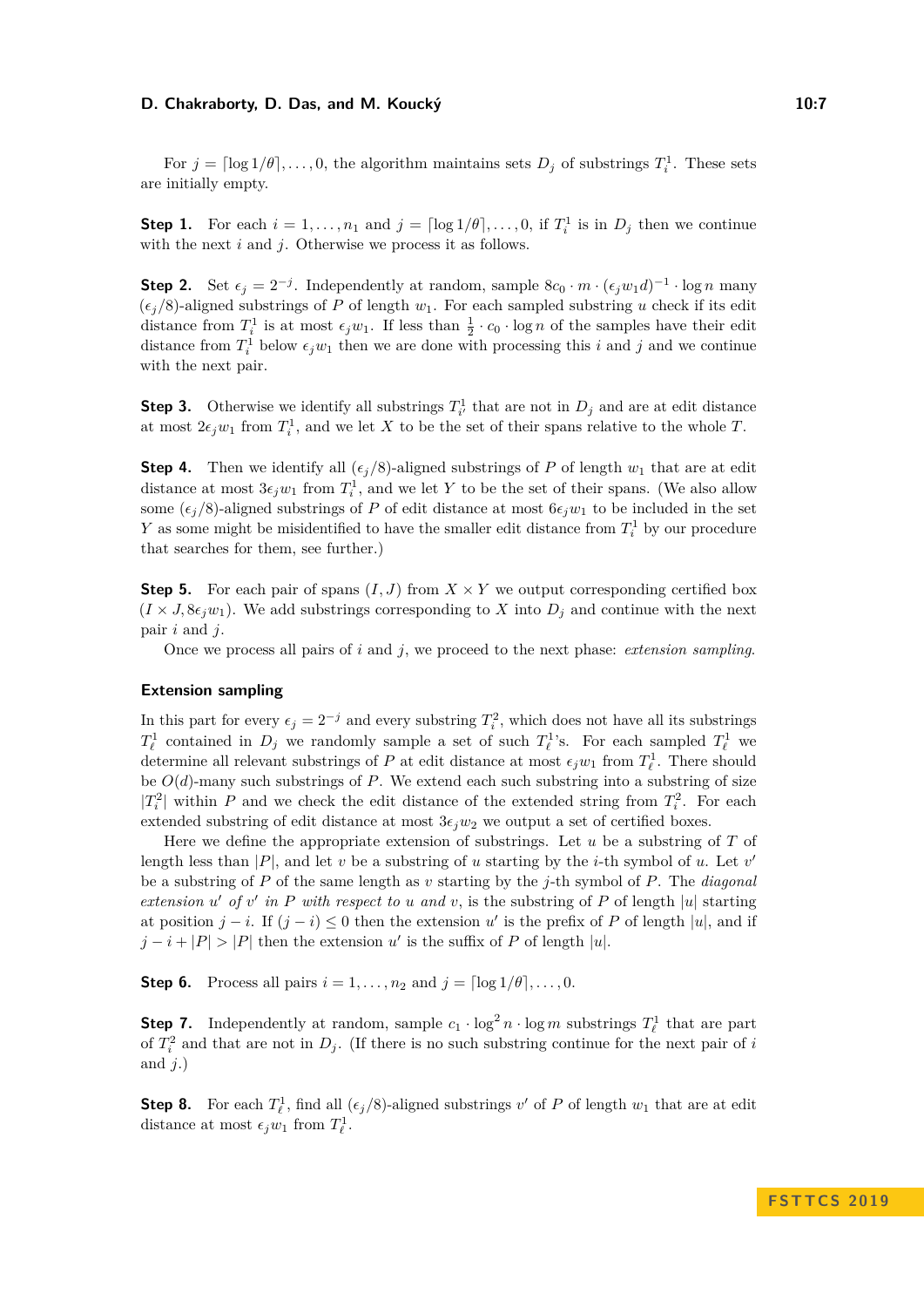#### **10:8 Approximate Online Pattern Matching in Sublinear Time**

**Step 9.** For each  $v'$  determine its diagonal extension  $u'$  with respect to  $T_i^2$  and  $T_\ell^1$ . Check if the edit distance of  $u'$  and  $T_i^2$  is less than  $3\epsilon_j w_2$ . If so, compute it and denote the distance by *c*. Let *I*' be the span of  $T_i^2$  relative to *T*, and *J*' be the span of *u*' in *P*. For all powers *a* and *b* of two,  $m^{3/4} \le a \le b \le m$ , output the certified box  $(I' \times J', c + a + b)$ . Proceed for the next *i* and *j*.

This ends the covering algorithm which outputs various certified boxes.

To implement the above algorithm we will use Ukkonen's [\[35\]](#page-14-22)  $O(nk)$ -time algorithm to check whether the edit distance of two strings of length  $w_1$  is at most  $\epsilon_j w_1$  in time  $O(w_1^2 \epsilon_j)$ . Given the edit distance is within this threshold the algorithm can also output its precise value. We use this algorithm in Step 3. To identify all substrings of length  $w_1$  at edit distance at most  $\epsilon_i w_1$  of *S* from a given string *R* (where *S* is the pattern *P* of length *m* and *R* is one of the  $T_i^1$  of length  $w_1$ ), in Step 4, we use the  $O(nk)$ -time pattern matching algorithm of Landau and Vishkin  $[27]$ . For a given threshold  $k$ , this algorithm determines for each position *t* in *S*, whether there is a substring of edit distance at most *k* from *R* ending at that position in *S*. If the algorithm reports such a position *t* then we know by the following proposition that the substring  $S_{t-|R|+1,t}$  is at edit distance at most 2*k*. At the same time we are guaranteed to identify all the substrings of *S* of length  $w_1$  at edit distance at most *k* from *R*. Hence in Step 4, finding all the substrings at distance  $3\epsilon_j w_1$  with perhaps some extra substrings of edit distance at most  $6\epsilon_j w_1$  can be done in time  $O(mw_1\epsilon_j)$ .

<span id="page-7-0"></span>▶ **Proposition 5.** For strings S and R, and integers  $t \in \{1, \ldots, |S|\}$ ,  $k \geq 0$  , if  $\min_{i \leq t} d_{edit}$  $S_{i,t}, R) \leq k$  *then*  $d_{edit}(S_{t-|R|+1,t}, R) \leq 2k$ *.* 

**Proof.** Let  $S_{i,t}$  be the best match for *R* ending by the *t*-th symbol of *S*. Hence,  $k =$  $d_{\text{edit}}(S_{i,t}, R)$ . If  $S_{i,t}$  is by  $\ell$  symbols longer than  $R$  then  $k \geq \ell$  and  $d_{\text{edit}}(S_{t-|R|+1,t}, R) \leq$  $k + \ell \leq 2k$  by the triangle inequality. The same is true if  $S_{i,t}$  is shorter by  $\ell$  symbols.

# **3.3 Correctness of the covering algorithm**

<span id="page-7-1"></span>**Lemma 6.** Let  $t \geq 1$  be such that t is a multiple of  $w_2$ . Let  $\tau_t$  be the min-cost path between *vertex*  $(t - m, 0)$  *and*  $(t, m)$  *in the edit distance graph*  $G = G_{T,P}$  *of*  $T$  *and*  $P$  *of cost at least*  $m^{3/4} \geq \theta m$ *. The covering algorithm outputs a set of weighted boxes* R *such that every*  $(I \times J, \ell) \in \mathcal{R}$  *is correctly certified i.e.,*  $cost(G(I \times J)) \leq \ell$  *and there is a subset of*  $\mathcal{R}$  *that*  $(O(1), O(k_t))$ *-approximates*  $\tau_t$  *with probability at least*  $1 - 1/n^7$ *.* 

It is clear from the description of the covering algorithm that it outputs only correct certified boxes from the edit distance graph of *T* and *P*, that is for each box  $(I \times J, \ell)$ ,  $\mathrm{cost}(G(I \times J)) \leq \ell.$ 

The cost of  $\tau_t$  corresponds to the edit distance between *P* and  $T_{t-m+1,t}$  and it is bounded by  $2k_t$  by Proposition [5.](#page-7-0) Let  $k'_t$  be the smallest power of two  $\geq k_t$ . We claim that by essentially the same argument as in Proposition 3.8 and Theorem 3.9 of [\[11\]](#page-13-8) the algorithm outputs with high probability a set of certified boxes that  $(O(1), O(k'_{t}))$ -approximates  $\tau_{t}$ . Therefore instead of repeating the whole proof, here we sketch the differences between the current covering algorithm with that of [\[11\]](#page-13-8) and argue about how to handle them.

The main substantial difference is that the algorithm in [\[11\]](#page-13-8) searches for certified boxes located only within  $O(k_t)$  diagonals along the main diagonal of the edit distance graph. (This rests on the observation of Ukkonen [\[35\]](#page-14-22) that a path of cost  $\leq k_t$  must pass only through vertices on those diagonals.) Here we process certified boxes in the whole matrix as each *t* requires a different "main" diagonal. Except for this difference and the order of processing various pieces the algorithms are the same.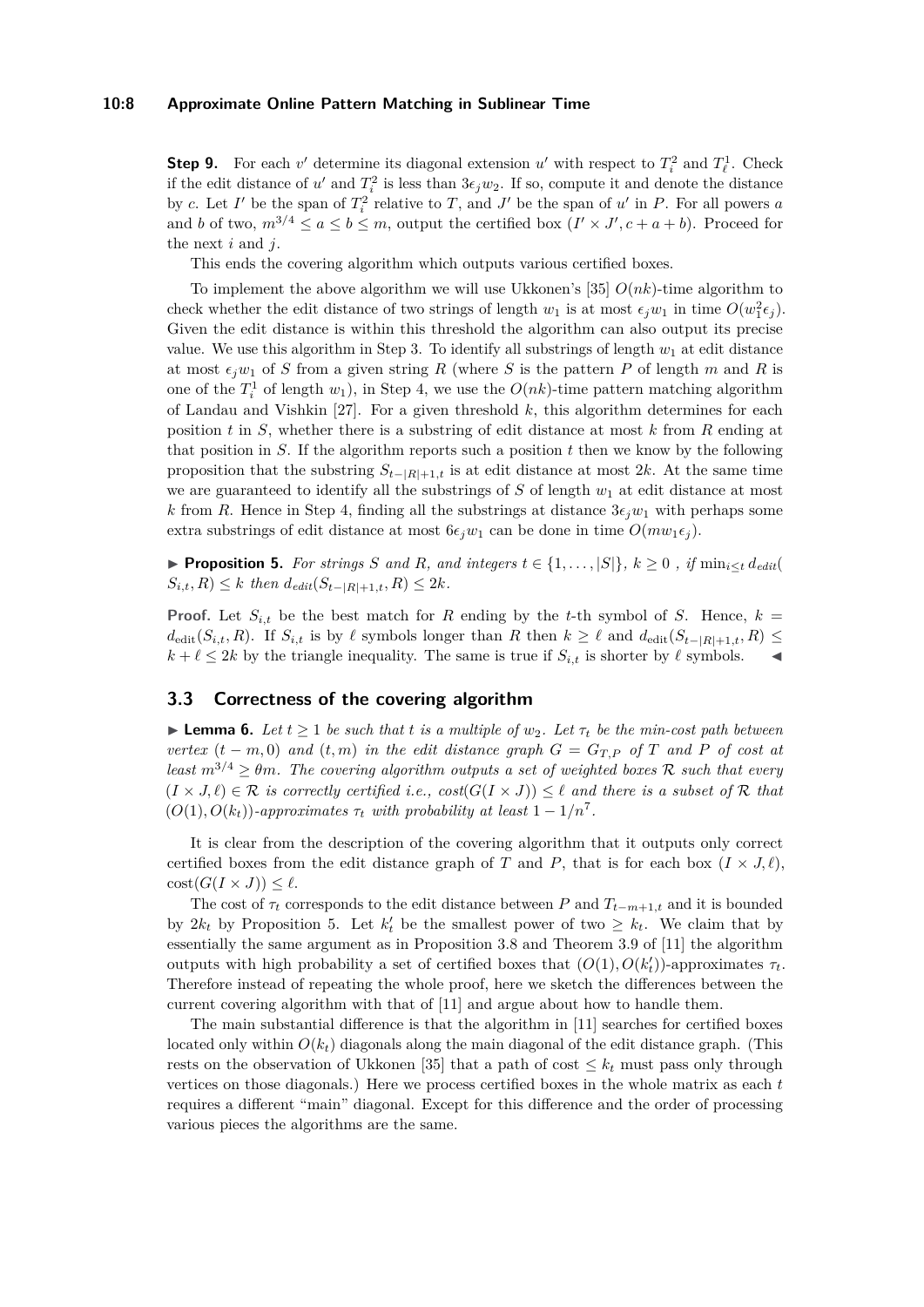#### **D. Chakraborty, D. Das, and M. Koucký 10:9** 10:9

The discovery of certified boxes depends on the number (*density*) of relevant substrings of *P* similar to a given  $T_i^1$ . In the edit distance algorithm in [\[11\]](#page-13-8) this density is measured only in the  $O(k_t)$ -width strip along the main diagonal of the edit distance graphs whereas here it is measured within the whole  $P$ . (So the actual classification of substrings  $T_i^1$  on *dense*  $(in D<sub>j</sub>)$  and *sparse* (not in  $D<sub>j</sub>$ ) might differ between the two algorithms.) Hence, one could think (though technically not quite correct) that the certified boxes output by the current algorithm form a superset of boxes output by the edit distance algorithm of [\[11\]](#page-13-8). However, this difference is immaterial for the correctness argument in Theorem 3.9 of [\[11\]](#page-13-8).

Another difference is that in Step 4 we use  $O(mw_1\epsilon_j)$ -time algorithm to search for all the similar substrings. This algorithm will report all the substrings we were looking for and additionally it might report some substrings of up to twice the required edit distance. This necessitates the upper bound  $8\epsilon_i w_1$  in certified boxes in Step 5. It also means a loss of factor of at most two in the approximation guarantee as the boxes of interest are reported with the cost  $8\epsilon_i w_1$  instead of the more accurate  $5\epsilon_i w_1$  of the original algorithm in [\[11\]](#page-13-8) which would give a  $(45, 15\cos(\tau_t))$ -approximation. (In that theorem  $\theta_m$  represents an (arbitrary) upper bound on the cost of  $\tau_t$  provided it satisfies certain technical conditions requiring that  $\theta$  is large enough relative to *m*. This is satisfied by requiring that  $\cos(\tau_t) > m^{3/4} > \theta_m$ .)

Another technical difference is that the path  $\tau_t$  might pass through two edit distance graphs  $G_{T^0_{\ell-1},P}$  and  $G_{T^0_{\ell},P}$ , where  $t \in [(\ell-1)m+1,\ell m]$ . This means that one needs to argue separately about restriction of  $\tau_t$  to  $G_{T^0_{\ell-1},P}$  and  $G_{T^0_{\ell},P}$ . However, the proof of Theorem 3.9 in [\[11\]](#page-13-8) analyses approximation of the path in separate parts restricted to substrings of *T* of size  $w_2$ . As both *t* and *m* are multiples of  $w_2$ , the argument for each piece applies in our setting as well.

## **3.4 Time complexity of the covering algorithm**

By analyzing the running time we get the following.

► **Lemma 7.** *The covering algorithm runs in time*  $\widetilde{O}(nm^{3/4})$  *with probability at least*  $1-1/n^8$ *.* 

We analyse the running time of the covering algorithm for each  $T' = T^0_{i}$  separately. We claim that the running time on *T*<sup>'</sup> is  $\widetilde{O}(m^{7/4})$  so the total running time is  $\widetilde{O}((n/m)m^{7/4}) =$  $\widetilde{O}(nm^{3/4})$ .

In Step 1, for every  $i = 1, ..., n_1$  and  $j = 0, ..., \log m^{1/4}$ , we might sample  $O(\frac{m}{\epsilon_j w_1 d} \cdot \log n)$ substrings of *P* of length  $w_1$  and check whether their edit distance from  $T_i^1$  is at most  $\epsilon_j w_1$ . This takes time at most  $\widetilde{O}(\frac{m}{\epsilon_j w_1 d} \cdot \frac{m}{w_1} \cdot w_1^2 \epsilon_j) = \widetilde{O}(m^2/d) = \widetilde{O}(m^{7/4})$  in total.

We say that a bad event happens either if some substring  $T_i^1$  has more than *d* relevant substrings of *P* having distance at most  $\epsilon_j w_1$  but we sample less than  $\frac{1}{2} \cdot c_0 \log n$  of them, or if some substring  $T_i^1$  has less than  $d/4$  relevant substrings of  $P$  having distance at most  $\epsilon_j w_1$  but we sample more than  $\frac{1}{2} \cdot c_0 \log n$  of them. By Chernoff bound, the probability of a bad event happening during the whole run of the covering algorithm is bounded by exp(−*O*(log *n*)) ≤ 1*/n*<sup>8</sup> , for sufficiently large constant *c*0. Assuming no bad event happens we analyze the running time of the algorithm further.

Each substring  $T_i^1$  that reaches Step 3 can be associated with a set of its relevant substrings in *P* of edit distance at most  $\epsilon_j w_1$  from it. The number of these substrings is at least  $d/4$ many. These substrings must be different for different strings  $T_i^1$  that reach Step 3 as if they were not distinct then the two substrings  $T_i^1$  and  $T_{i'}^1$  would be at edit distance at most  $2\epsilon_j w_1$ from each other and one of them would be put into  $D_j$  in Step 5 while processing the other one so it could not reach Step 3. Hence, we can reach Steps 3–5 for at most  $\frac{8m}{\epsilon_j w_1} \cdot \frac{4}{d}$  strings  $T_i^1$ . For a given *j* and each  $T_i^1$  that reaches Step 3, the execution of Steps 3 and 4 takes  $O(mw_1\epsilon_j)$  time, hence we will spend in them  $\tilde{O}(m^2/d) = \tilde{O}(m^{7/4})$  time in total.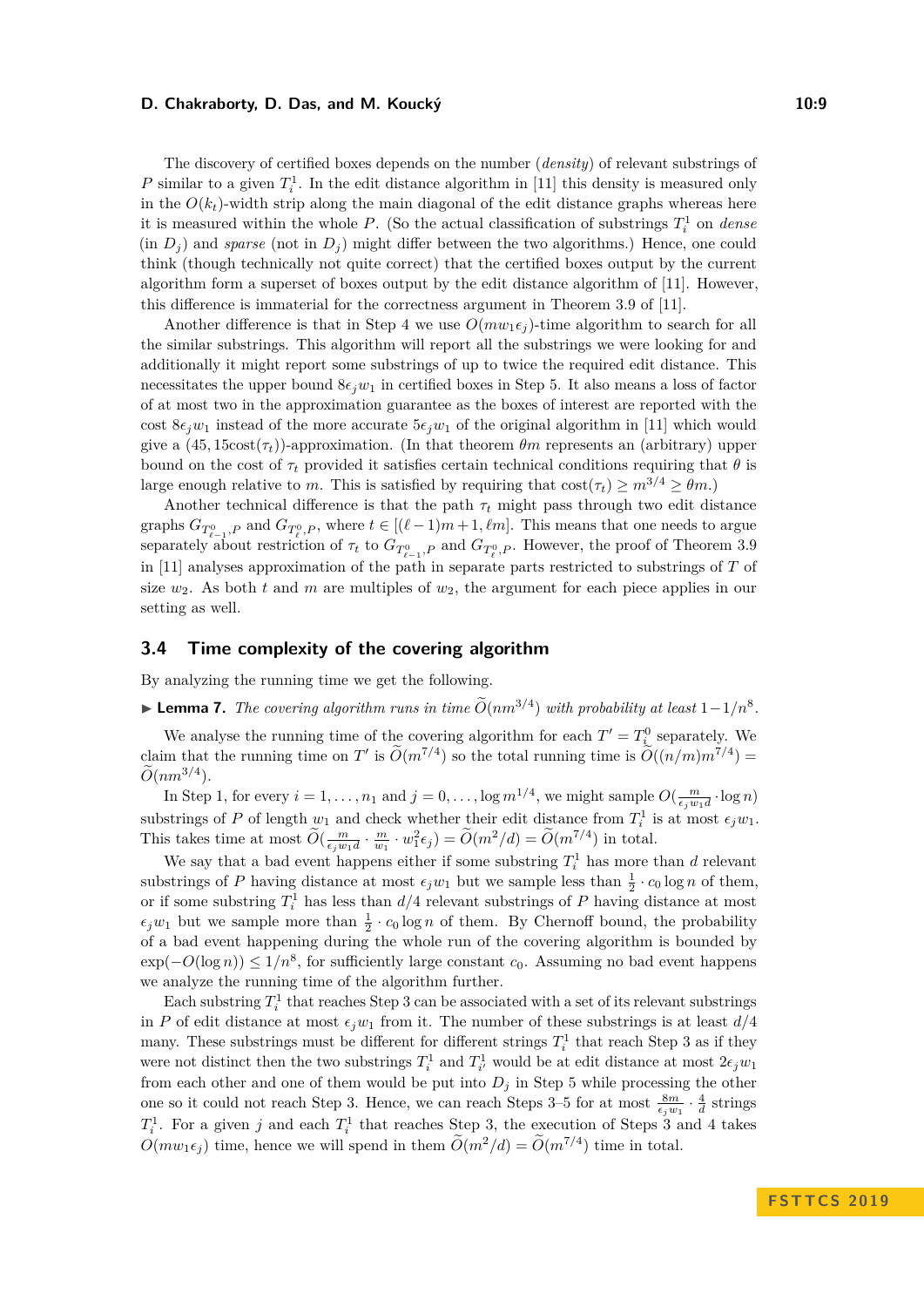#### **10:10 Approximate Online Pattern Matching in Sublinear Time**

Step 5 can report for each *j* at most  $\frac{8m}{\epsilon_j w_1} \cdot \frac{m}{w_1}$  certified boxes, so the total time spent in this step is  $\widetilde{O}(m^2/w_1) = \widetilde{O}(m^{7/4})$  as  $\epsilon_j w_1 \ge 1/4$ .

Step 7 takes order less time than Step 8. In Step 8 we use Ukkonen's [\[35\]](#page-14-22) *O*(*nk*)-time edit distance algorithm to check the distance of strings of length  $w_1$ . We need to check  $\widetilde{O}(m_2 \cdot \frac{m}{\epsilon_j w_1})$  pairs for the total cost  $\widetilde{O}(\frac{m}{w_2} \cdot \frac{m}{\epsilon_j w_1} \cdot w_1^2 \epsilon_j) = \widetilde{O}(m^{7/4})$  per *j*.

As no bad event happens, for each  $T_{\ell}^1$ , there will be at most  $d/4$  strings  $v'$  processed in Step 9. We will spend  $O(w_2^2 \epsilon_j)$  time on each of them to check for edit distance and  $O(\log^2 n)$ to output the certified boxes. Hence, for each *j* we will spend here  $\widetilde{O}(\frac{m}{w_2} \cdot dw_2^2 \epsilon_j)$  time, which is  $O(mw_2d)$  in total.

Thus, the total time spent by the algorithm in each of the steps is  $\tilde{O}(m^{7/4})$  as required.

# <span id="page-9-2"></span>**4 Min-cost Path in a Grid Graph with Shortcuts**

In this section we explain how we use certified boxes to calculate the approximation of  $k_t$ 's. Consider any grid graph *G*. A *shortcut* in *G* is an additional edge  $(i, j) \rightarrow (i', j')$  with cost  $\ell$ , where  $i < i'$  and  $j < j'$ .

Let  $G_{T,P}$  be the edit distance graph for *T* and *P*. Let  $(I \times J, \ell)$  be a certified box in  $G_{T,P}$ with  $|I| = |J|$ . If  $\ell < 1/2(|I| - 1)$  add a shortcut edge  $e_{I,J}$  from vertex (min *I*, min  $J + \ell$ ) to vertex  $(\max I, \max J - \ell)$  with cost 3 $\ell$ . Do this for all certified boxes output by the covering algorithm to obtain a graph  $G'_{T,P}$ . Note, if  $\ell \geq 1/2(|I|-1)$  we do not add any shortcut edge for the corresponding certified box. Next remove all the diagonal edges (D-steps) of cost 0 or 1 from graph  $G'_{T,P}$  and obtain graph  $G''_{T,P}$ .

<span id="page-9-0"></span>**► Proposition 8.** *If*  $\tau$  *is a path from*  $(t-m, 0)$  *to*  $(t, m)$  *in*  $G_{T,P}$  *which is*  $(k, \zeta)$ *-approximated by a subset of certified boxes*  $\sigma$  *by the covering algorithm then there is a path from*  $(t - m, 0)$  *to*  $(t, m)$  *in*  $G''_{T,P}$  *of cost at most*  $5 \cdot (k \cdot cost_{G_{T,P}}(\tau) + \zeta)$  *consisting of shortcut edges corresponding*  $to \sigma$  *and*  $H$  *and*  $V$  *steps.* 

We provide the proof of proposition [8](#page-9-0) in the full version. By Lemma [6](#page-7-1) and Proposition [8,](#page-9-0) for *t* where  $w_2|t$ , the cost of a shortest path from  $(t - m, 0)$  to  $(t, m)$  in  $G''_{T, P}$  is bounded by *O*( $k_t$ ). At the same time, any path in  $G''_{T,P}$  from  $(i,0)$  to  $(t,m)$ ,  $i \leq t$ , has cost at least  $k_t$ . So we only need to find the minimal cost of a shortest path from any  $(i, 0)$  to  $(t, m)$  in  $G''_{T,F}$ to get an approximation of  $k_t$ .

To find the minimal cost, we reset to zero the cost of all horizontal edges  $(i, 0) \rightarrow (i+1, 0)$ in  $G''_{T,P}$  to get a graph *G*. The graph *G* corresponds to taking the pattern matching graph  $\tilde{G}_{T,P}$ , removing from it all its diagonal edges and adding the shortcut edges. The cost of a path from  $(0,0)$  to  $(t,m)$  in *G* is the minimum over  $i \leq t$  of the cost of a shortest path from  $(i, 0)$  to  $(t, m)$  in  $G''_{T, P}$ .

Hence, we want to calculate the cost of the shortest path from  $(0,0)$  to  $(t,m)$  for all  $t<sup>1</sup>$  $t<sup>1</sup>$  $t<sup>1</sup>$  For this we will use a simple algorithm that will make a single sweep over the shortcut edges sorted by their origin and calculate the distances for  $t = 0, \ldots, n$ . The algorithm will maintain a data structure that at time *t* will allow to answer efficiently queries about the cost of the shortest path from  $(0,0)$  to  $(t, j)$  for any  $j \in \{0, \ldots, m\}$ .

The data structure will consist of a binary tree with  $m+1$  leaves. Each node is associated with a subinterval of  $\{0, \ldots, m\}$  so that the *j*-th leaf (counting from left to right) corresponds to  $\{j\}$ , and each internal node corresponds to the union of all its children. We denote by

<span id="page-9-1"></span>Although, we really care only about *t* where  $w_2|t$ , as for all the other values of *t* we will approximate  $k_t$ by the value equal to  $\tilde{k}_{t'} + (t - t')$ , where  $t' = \lfloor \frac{t}{w_2} \rfloor$ . Recall,  $\tilde{k}_{t'}$  is the estimated value of  $k_{t'}$ .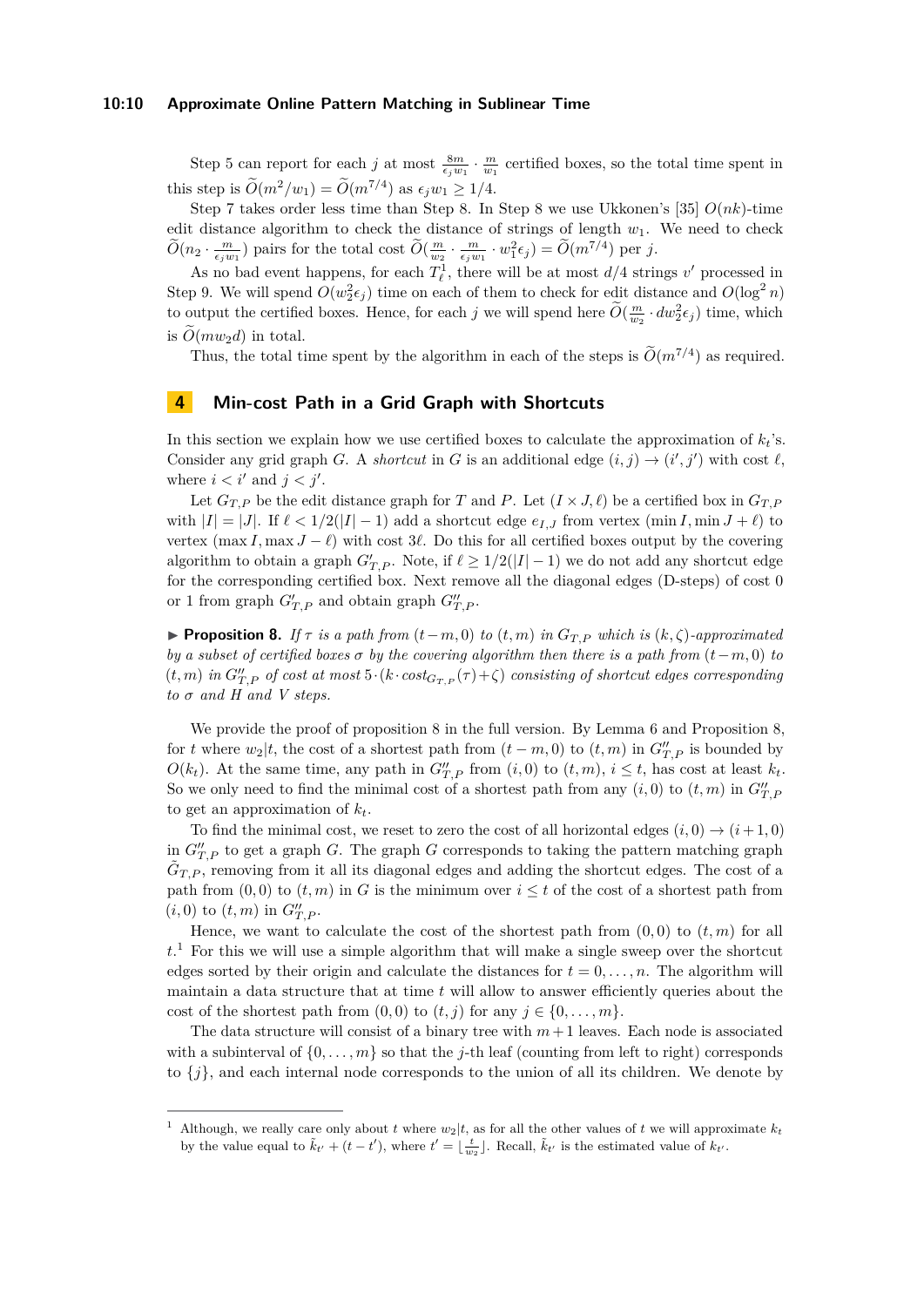#### **D. Chakraborty, D. Das, and M. Koucký 10:11** 10:11

 $I_v$  the interval associated with a node *v*. The depth of the tree is at most  $1 + \log(m + 1)$ . At time *t*, query to the node *v* of the data structure will return the cost of the shortest path from  $(0,0)$  to  $(t, \max I_v)$  that uses some shortcut edge  $(i, j) \rightarrow (i', j')$ , where  $j' \in I_v$ . Each node *v* of the data structure stores a pair of numbers  $(c_v, t_v)$ , where  $c_v$  is the cost of the relevant shortest path from  $(0,0)$  to  $(t_v, \max I_v)$  and  $t_v$  is the time it was updated the last time. (Initially this is set to  $(\infty, 0)$ .) At time  $t > t_v$ , the query to the node v returns  $c_v + (t - t_v).$ 

At time *t* to find the cost of the shortest path from  $(0,0)$  to  $(t, j)$  we traverse the data structure from the root to the leaf *j*. Let  $v_1, \ldots, v_\ell$  be the left children of the nodes along the path in which we continue to the right child. We query nodes  $v_1, \ldots, v_\ell$  to get answers  $a_1, \ldots, a_\ell$ . The cost of the shortest paths from  $(0,0)$  to  $(t, j)$  is  $a = \min\{j, a_1 +$  $(j - \max I_{v_1}), a_2 + (j - \max I_{v_2}), \ldots, a_\ell + (j - \max I_{v_\ell})\}$ . As each query takes  $O(1)$  time to answer, computing the shortest path to  $(t, j)$  takes  $O(\log m)$  time.

The algorithm that outputs the cheapest cost of any path from  $(0,0)$  to  $(t,m)$  in  $G$ will process the shortcut edges  $(i, j) \rightarrow (i', j')$  one by one in the order of increasing *i*. The algorithm will maintain lists  $L_0, \ldots, L_n$  of updates to the data structure to be made before time *t*. At time *t* the algorithm first outputs the cost of the shortest path from  $(0,0)$  to  $(t,m)$ . Then it takes each shortcut edge  $(t, j) \rightarrow (t', j')$  one by one,  $t < t'$ . (The algorithm ignores shortcut edges where  $t = t'$ .) Using the current state of the data structure it calculates the cost *c* of a shortest path from  $(0,0)$  to  $(t, j)$  and adds  $(c+d, j')$  to list  $L_{t'}$ , where *d* is the cost of the shortcut edge  $(t, j) \rightarrow (t', j').$ 

After processing all edges starting at  $(t, \cdot)$  the algorithm performs updates to the data structure according to the list  $L_{t+1}$ . Update  $(c, j)$  consists of traversing the tree from the root to the leaf *j* and in each node *v* updating its current values  $(c_v, t_v)$  to the new values  $(c'_v, t+1)$ , where  $c'_v = \min\{c_v + t + 1 - t_v, c + \max I_v - j\}$ . Then the algorithm increments *t* and continues with further edges.

If the number of shortcut edges is *m* then the algorithm runs in time  $O(n + m(\log m +$ log *m*)). First, it has to set-up the data structure, sort the edges by their origin and then it processes each edge. Processing each edge will require *O*(log *m*) time to find the min-cost path to the originating vertex and then later at time  $t'$  it will require time  $O(\log m)$  to update the data structure. As there are  $\widetilde{O}(\frac{n}{m} \cdot \frac{m}{\theta w_1} \cdot \frac{m}{w_1}) \leq \widetilde{O}(nm^{3/4})$  certified boxes in total the running time of the algorithm is as required.

The correctness of the algorithm is immediate from its description.

# <span id="page-10-0"></span>**5 Online approximate pattern matching**

In this section we describe the online algorithm from Theorem [2.](#page-1-1) In the online setting the pattern *P* is given while the text *T* arrives in online fashion. The main challenge of this setting is that at any point of time (other than the pattern) we are allowed to store a substring of the text of length just sublinear in *m*. To overcome this situation the online algorithm is based on interleaved execution of the cover and min-cost path algorithms from Sections [3.2](#page-5-0) and [4.](#page-9-2) Moreover we need to maintain some extra data structure in a clever manner for the covering algorithm. Also to get the required space bound we use a slightly modified tree data structure for the min-cost path algorithm. For the online setting we use the same parameters as the offline one, but we set their values slightly differently:  $w_1 = m^{11/18}$ ,  $w_2 = m^{20/27}$ ,  $d = m^{7/54}, \theta = m^{-1/9}$ . Next, we describe the data structure used in the covering algorithm and the modified tree data structure for the min-cost path algorithm.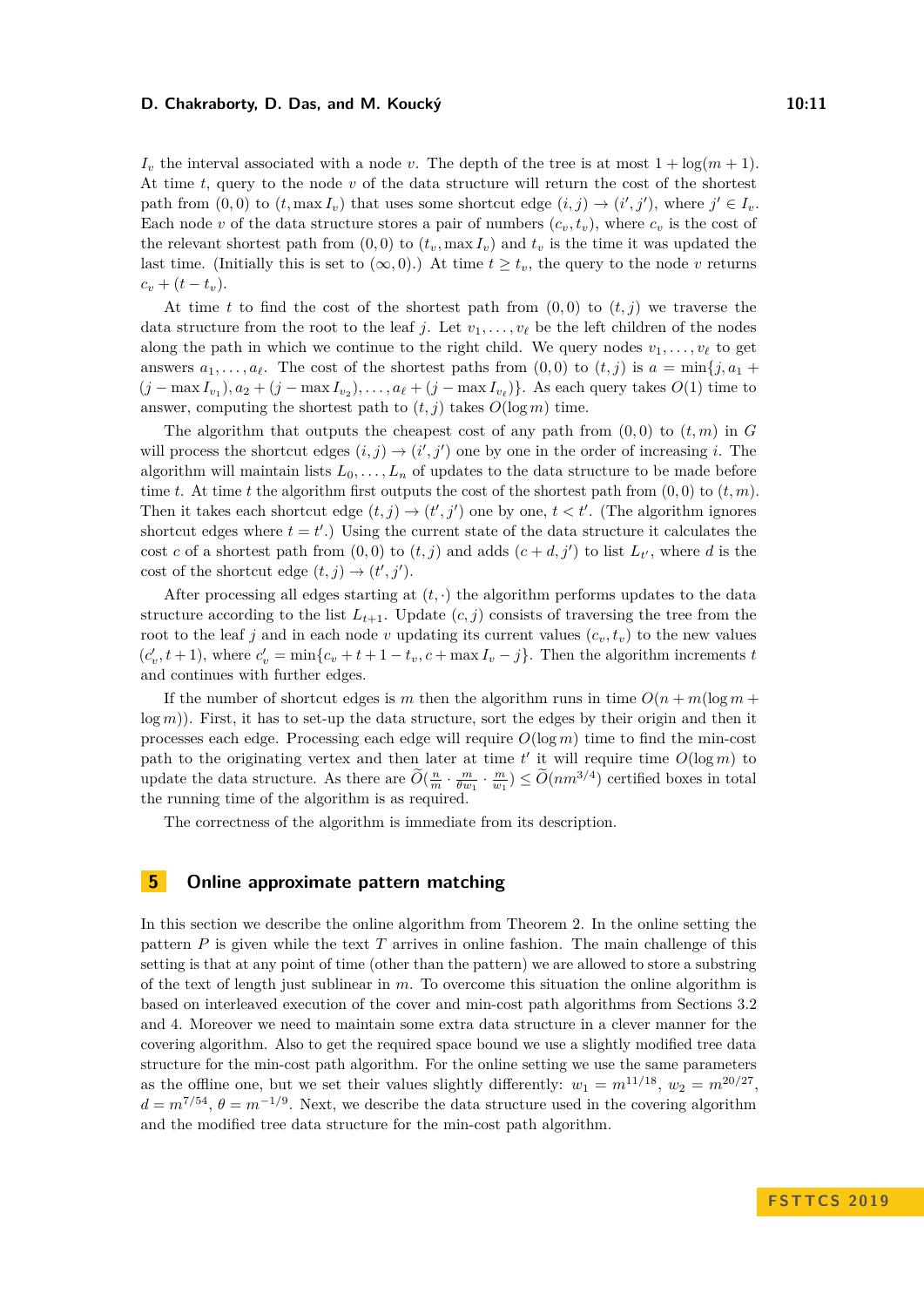#### **10:12 Approximate Online Pattern Matching in Sublinear Time**

**Covering algorithm data structure.** For each substring  $T_r^0$  of  $m$  consecutive input symbols of text *T*, and  $j = \lceil \log 1/\theta \rceil, \ldots, 0$  the algorithm will maintain a set  $D'_j$  that stores the content of strings  $T_i^1$  that reached Step 3 of the covering algorithm during processing of  $T_r^0$ . Moreover for each of such string  $T_i^1$  the algorithm will also store a set  $Y_{i,j}$  that contains the spans obtained in Step 4 while processing  $T_i^1$ . This is done as the whole *m* length string  $T_r^0$ can't be stored at once. Moreover to bound the size of  $D'_j$  and  $Y_{i,j}$ , before adding a new  $T_i^1$ that reached Step 3 of the covering algorithm to  $D'_{j}$ , we first ensure that no string close to  $T_i^1$  is already contained in  $D'_j$ . Also after finishing each  $T_r^0$  we discard all the information associated with it.

**Modified tree data structure.** Here we describe the modified tree data structure used for the min-cost path algorithm. Notice, every shortcut edge corresponds to some certified box. Our covering algorithm has  $\log 1/\theta$  rounds where in any round the total number of possible vertical positions, where the bottom left corner or the top right corner point of any certified box might lie is bounded by  $\frac{m}{\theta w_1}$ . Next, we round up all the edit distance estimates to powers of two, hence in any certified box there are at most 2 log *m* positions from which a shortcut edge might start or end. Therefore, the number of distinct vertical positions where these shortcut edges might originate from or lead to is bounded by  $q = \frac{2m}{\theta w_1} \cdot \log 1/\theta \cdot \log m$ . Thus the tree data structure of the min-cost path algorithm will ever perform updates to at most *q* log *m* distinct nodes. We do not need to store the nodes that are never updated, so the tree data structure will occupy only space  $\widetilde{O}(\frac{m}{\theta w_1})$ .

# **5.1 The online algorithm**

Now we explain how to interleave the two phases to achieve required time and space bound. The algorithm processes the input text *T* in batches of *w*<sup>2</sup> symbols. Upon receipt of the *t*-th symbol we buffer the symbol, if  $t$  is not divisible by  $w_2$  then the algorithm outputs the estimated value for  $(t-1)$ -th position plus one, i.e.,  $\ddot{k}_{t-1} + 1$  as the current value  $k_t$  and waits for the next symbol. Otherwise we received batch  $T_{\ell}^2$  of next  $w_2$  symbols, for  $\ell = t/w_2$ , and we will proceed as follows.

The covering algorithm in the online setting is similar to the covering algorithm offline setting. However here, we will execute the covering algorithm twice on each  $T^2_\ell$  where during the first execution the only thing that we will send to the min-cost path algorithm are the certified boxes produced at Step 9, all other modifications to data structures will be discarded. During the second run of the algorithm on  $T_{\ell}^2$ , we will preserve all modifications to  $D'_j$ 's and other data structures except we will discard the certified boxes produced at Step 9 (we will not send them to the min-cost path algorithm as they are already sent in the first pass).

**Covering algorithm.** We now describe how the covering algorithm executes on each  $T^2_\ell$ . The algorithm maintain sets  $S_j$ ,  $j = \lceil \log 1/\theta \rceil, \ldots, 0$  that are empty at the beginning. We partition  $T_{\ell}^2$  into  $T_g^1, \ldots, T_h^1$  of length  $w_1$ , where  $g = (\ell - 1) \cdot \frac{w_2}{w_1} + 1$  and  $h = g + \frac{w_2}{w_1} - 1$ . For  $i = g, \ldots, h$  we do the following. For each  $j = \lceil \log 1/\theta \rceil, \ldots, 0$ , set  $\epsilon_j = 2^{-j}$ . Check, whether  $T_j^1$  is at edit distance at most  $2\epsilon_j w_1$  from some string  $T_{i'}^1$  in  $D'_j$ . If it is then send the set of all the certified boxes  $(I, J, 8\epsilon_j w_1)$  to the min-cost path algorithm, where *I* is the span of  $T_i^1$  in *T* and  $J \in Y_{i',j}$ . If it is not close to any string in  $D'_j$  then sample the relevant substring in *P* as in Step 2 and see how many of them are at edit distance  $\leq \epsilon_j w_1$  from  $T_i^1$ . If at most  $\frac{1}{2} \cdot c_0 \cdot \log n$  of the samples have their edit distance from  $T_i^1$  below  $\epsilon_j w_1$  then put index *i* into  $S_j$  and continue for another *j* and then the next *i*. Otherwise we execute Step 4 of the algorithm to find set *Y*. (We always skip Step 3.) We put  $T_i^1$  into  $D_j$  and set  $Y_{i,j}$  to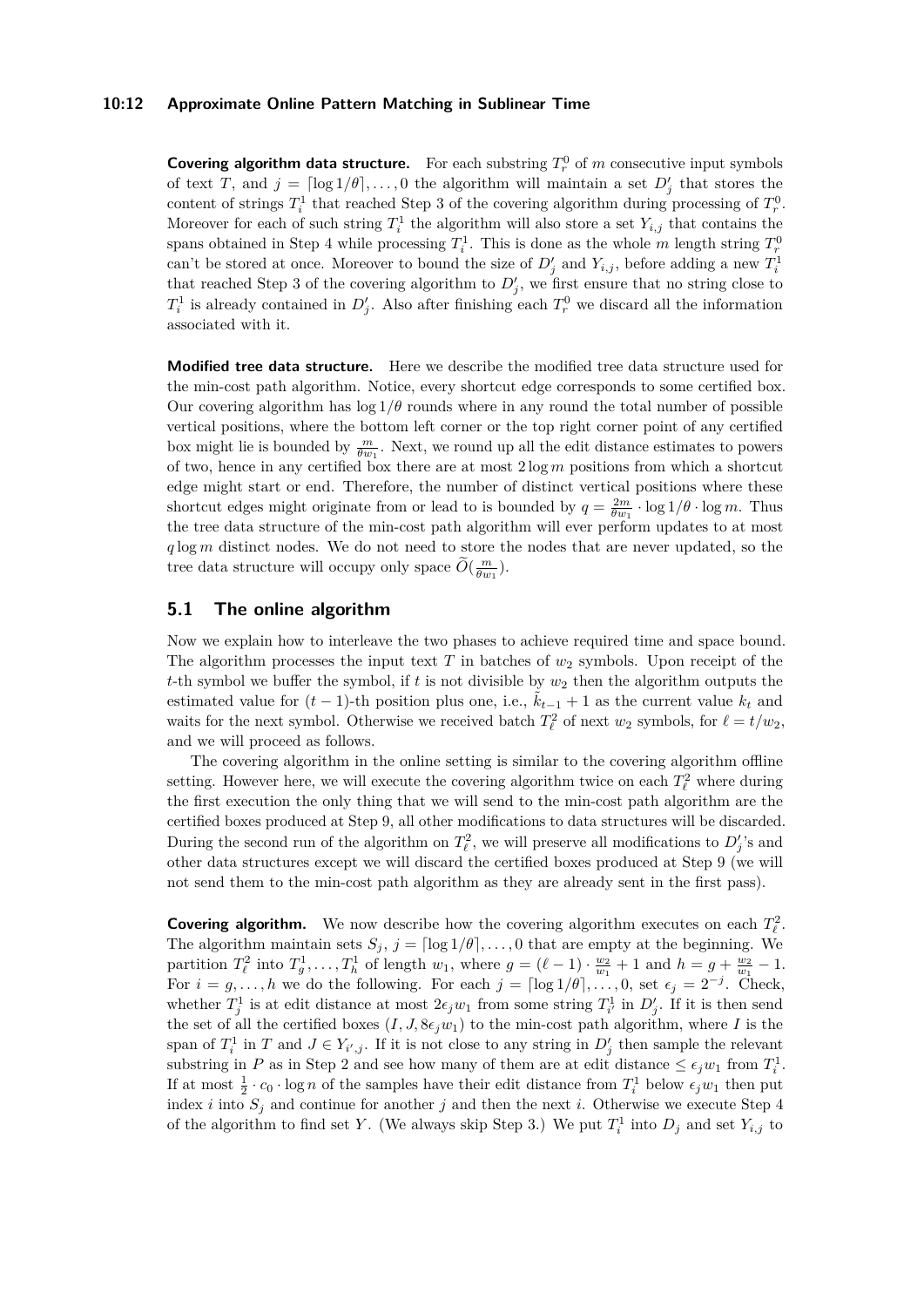#### **D. Chakraborty, D. Das, and M. Koucký 10:13**

*Y* . During the first execution of the covering algorithm, upon processing all *j* and *i* we will directly proceed to the sparse extension sampling part whereas after the second execution of the covering algorithm, we send all the certified boxes  $(I, J, 8\epsilon_i w_1)$  to the min-cost path algorithm, where *I* is the span of  $T_i^1$  and  $J \in Y_{i,j}$ .

In the extension sampling part for each  $j = \lfloor \log 1/\theta \rfloor, \ldots, 0$ , we sample from the set  $S_j$ the strings  $T^1_\ell$  in Step 7, and we proceed for them as in Steps 8–9. During the first execution of the covering algorithm, for each certified box  $(I, J, \ell')$  produced in Step 9 round up  $\ell'$  to the nearest larger or equal power of two and send the box to the min-cost path algorithm.

**Min-cost path algorithm.** The min-cost path algorithm receives certified boxes from the covering algorithm and it converts them into corresponding shortcut edges. The algorithm receives the certified boxes at two distinct phases.

Shortcut edges generated after the first execution of the covering algorithm correspond to boxes that were produced at Step 9. These edges are sorted by their originating vertex, stored, and processed at appropriate time steps during the next phase.

During the next phase the algorithm receives boxes  $(I, J, 8\epsilon_j w_1)$ , where *I* is the span of some  $T_i^1$  and  $J \in Y_{i,j}$ . It converts them into edges and upon receiving all the edges for a particular  $T_i^1$ , it sorts them according to their originating vertex. Then the min-cost path algorithm proceeds from time steps  $(i - 1) \cdot w_1$  to  $i \cdot w_1 - 1$ , and processes all stored shortcut edges that originate in these time steps. During these time steps it also updates its tree data structure as in the offline case. Again we use lists for storing pending updates. At any moment of time, the number of unprocessed edges and updates is bounded by the number of edges produced in Step 9 and edges produced for a particular string  $T_i^1$ . This is at most  $\widetilde{O}(\frac{m}{\theta w_1})$ . We conclude by the following lemma:

 $\blacktriangleright$  **Lemma 9.** Let *n* and *m* be large enough integers. Let P be the pattern of length *m*, *T be the text of length n (arriving online one symbol at a time)*,  $1/m < \theta < 1$  *be a real. Let*  $\theta w_1 \geq 1$ ,  $w_1 \leq \theta w_2$ ,  $w_1|w_2$  *and*  $w_2|n$ *. With probability at least*  $1 - 1/poly(n)$  *the online*  $algorithm$  *for pattern matching runs in amortized time*  $\widetilde{O}(\frac{m}{d} + \frac{m w_1}{w_2} + dw_2 + \frac{m}{w_1})$  *per symbol and in extra space*  $\widetilde{O}(w_2 + \frac{m}{d\theta} + \frac{m}{w_1\theta} + \frac{m^2}{\theta^2 w_1^2 d} + d)$ .

We defer the proof of the above lemma to the full version. We instantiate the above lemma for the parameters:  $w_1 = m^{11/18}$ ,  $w_2 = m^{20/27}$ ,  $d = m^{7/54}$ ,  $\theta = m^{-1/9}$ , to get the following:

**Find Theorem 10** (Restatement of Theorem [2\)](#page-1-1). *There is a constant*  $c \geq 1$  *so that there is a randomized online algorithm that computes* (*c, m*8*/*<sup>9</sup> )*-approximation to approximate pattern matching in amortized time*  $\tilde{O}(m^{1-(7/54)})$  *and extra space*  $\tilde{O}(m^{1-(1/54)})$  *with probability at*  $least 1-1/poly(m)$ .

# **6 Discussion**

For our online pattern matching algorithm it can be noticed that there is a clear trade off among the running time, the extra space used by the algorithm and the additive part of the approximation factor. Keeping the running time fixed, decreasing the additive part of the approximation factor (by changing the value of parameter *θ*) would increase the extra space used, and also keeping the additive error part fixed, decreasing the running time would increase the extra space used.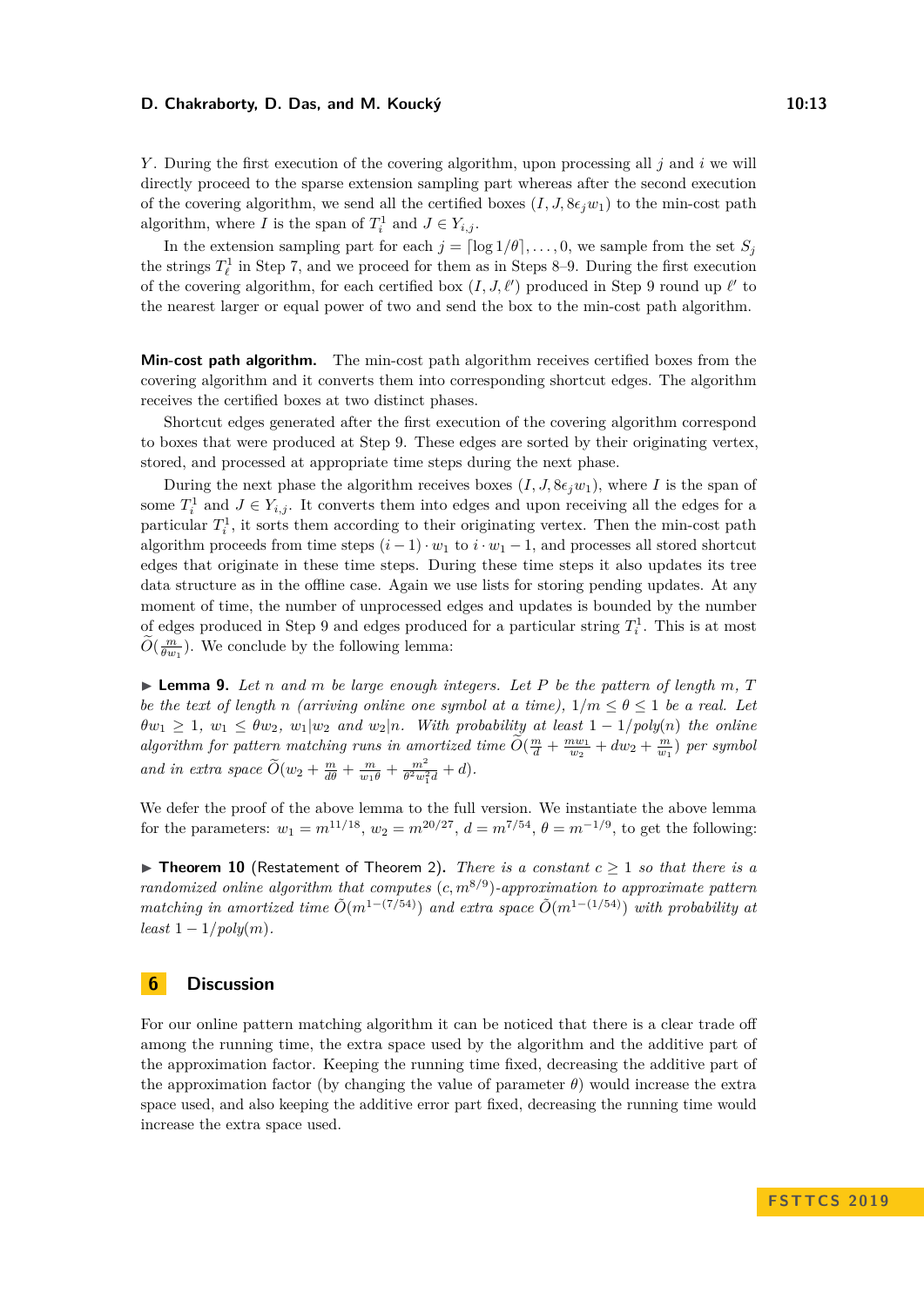## **10:14 Approximate Online Pattern Matching in Sublinear Time**

**Open Problem.** The online algorithm presented in this paper has non-trivial time and space complexity only for the case when the edit distance between the pattern and the text is high. Therefore, it will be nice to extend our online approximation algorithm for the full range of edit distance, which will be interesting from both theoretical and practical perspectives.

#### **References**

- <span id="page-13-5"></span>**1** Amir Abboud and Arturs Backurs. Towards Hardness of Approximation for Polynomial Time Problems. In *8th Innovations in Theoretical Computer Science Conference, ITCS 2017, January 9-11, 2017, Berkeley, CA, USA*, pages 11:1–11:26, 2017.
- <span id="page-13-3"></span>**2** Amir Abboud, Arturs Backurs, and Virginia Vassilevska Williams. Tight Hardness Results for LCS and Other Sequence Similarity Measures. In *IEEE 56th Annual Symposium on Foundations of Computer Science, FOCS 2015, Berkeley, CA, USA, 17-20 October, 2015*, pages 59–78, 2015.
- <span id="page-13-2"></span>**3** Amir Abboud, Thomas Dueholm Hansen, Virginia Vassilevska Williams, and Ryan Williams. Simulating branching programs with edit distance and friends: or: a polylog shaved is a lower bound made. In *Proceedings of the 48th Annual ACM SIGACT Symposium on Theory of Computing, STOC 2016, Cambridge, MA, USA, June 18-21, 2016*, pages 375–388, 2016.
- <span id="page-13-6"></span>**4** Amir Abboud and Aviad Rubinstein. Fast and Deterministic Constant Factor Approximation Algorithms for LCS Imply New Circuit Lower Bounds. In *9th Innovations in Theoretical Computer Science Conference, ITCS 2018, January 11-14, 2018, Cambridge, MA, USA*, pages 35:1–35:14, 2018.
- <span id="page-13-0"></span>**5** Karl Abrahamson. Generalized String Matching. *SIAM J. Comput.*, 16(6):1039–1051, December 1987.
- <span id="page-13-10"></span>**6** Alexandr Andoni, Robert Krauthgamer, and Krzysztof Onak. Polylogarithmic Approximation for Edit Distance and the Asymmetric Query Complexity. In *51th Annual IEEE Symposium on Foundations of Computer Science, FOCS 2010, October 23-26, 2010, Las Vegas, Nevada, USA*, pages 377–386, 2010.
- <span id="page-13-9"></span>**7** V. L. Arlazarov, E. A. Dinic, M. A. Konrod, and L. A. Faradzev. On economic construction of the transitive closure of a directed graph. *Dokl. Akad*, Nauk SSSR 194:487–488, 1970. [in Russian]. English translation: Soviet. Math. Dokl. 11 No. 5 (1970), 1209–1210.
- <span id="page-13-1"></span>**8** Arturs Backurs and Piotr Indyk. Edit Distance Cannot Be Computed in Strongly Subquadratic Time (Unless SETH is False). In *Proceedings of the Forty-Seventh Annual ACM on Symposium on Theory of Computing*, STOC '15, pages 51–58, New York, NY, USA, 2015. ACM.
- <span id="page-13-4"></span>**9** Karl Bringmann and Marvin Künnemann. Quadratic Conditional Lower Bounds for String Problems and Dynamic Time Warping. In *IEEE 56th Annual Symposium on Foundations of Computer Science, FOCS 2015, Berkeley, CA, USA, 17-20 October, 2015*, pages 79–97, 2015.
- <span id="page-13-7"></span>**10** Diptarka Chakraborty, Debarati Das, Elazar Goldenberg, Michal Koucký, and Michael E. Saks. Approximating Edit Distance within Constant Factor in Truly Sub-Quadratic Time. In *59th IEEE Annual Symposium on Foundations of Computer Science, FOCS 2018, Paris, France, October 7-9, 2018*, pages 979–990, 2018.
- <span id="page-13-8"></span>**11** Diptarka Chakraborty, Debarati Das, Elazar Goldenberg, Michal Koucký, and Michael E. Saks. Approximating Edit Distance Within Constant Factor in Truly Sub-Quadratic Time. *CoRR*, abs/1810.03664, 2018. [arXiv:1810.03664](http://arxiv.org/abs/1810.03664).
- <span id="page-13-11"></span>**12** Raphaël Clifford, Klim Efremenko, Benny Porat, and Ely Porat. A Black Box for Online Approximate Pattern Matching. In *Combinatorial Pattern Matching, 19th Annual Symposium, CPM 2008, Pisa, Italy, June 18-20, 2008, Proceedings*, pages 143–151, 2008.
- <span id="page-13-13"></span>**13** Raphaël Clifford, Markus Jalsenius, and Benjamin Sach. Cell-probe bounds for online edit distance and other pattern matching problems. In *Proceedings of the Twenty-Sixth Annual ACM-SIAM Symposium on Discrete Algorithms, SODA 2015, San Diego, CA, USA, January 4-6, 2015*, pages 552–561, 2015.
- <span id="page-13-12"></span>**14** Raphaël Clifford and Benjamin Sach. Online Approximate Matching with Non-local Distances. In *Combinatorial Pattern Matching, 20th Annual Symposium, CPM 2009, Lille, France, June 22-24, 2009, Proceedings*, pages 142–153, 2009.